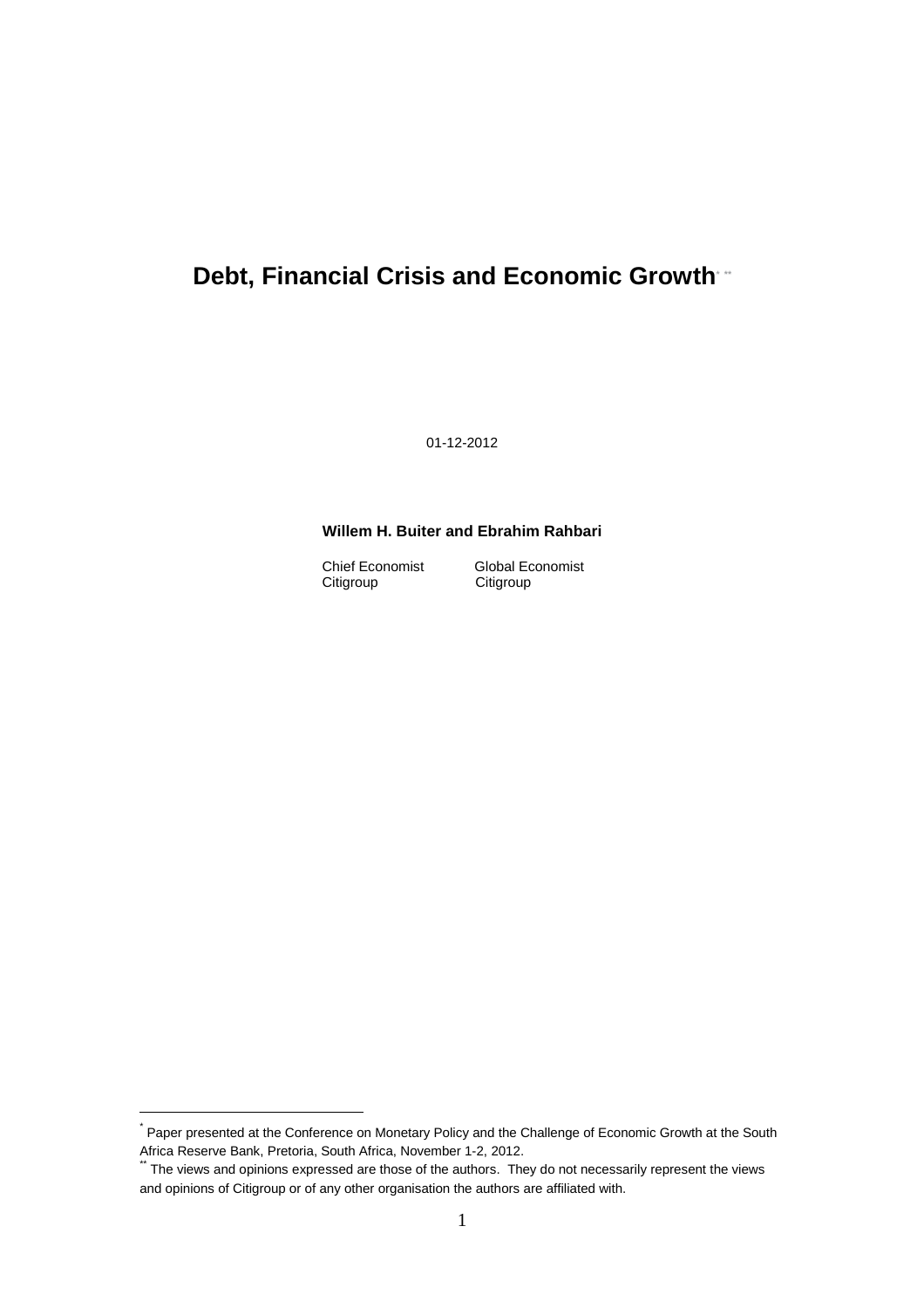# **Abstract**

Following the leverage binge in advanced economies (AEs) over the three decades preceding 2008, debt growth is generally likely to be low in the years ahead. Deleveraging is likely to continue to weigh heavily on growth in highly indebted economies, and the deleveraging process will be costlier and take longer unless adequate policies are implemented to support it.

Debt in the non-financial sector of AEs has almost doubled as a share of GDP between 1980 and 2008 – a period during which GDP grew rather briskly. It initially grew more strongly in the private sector, but only for public debt shot up sharply after the 2007-09 North-Atlantic financial crisis. Since 2008, debt growth has slowed by a third in real, and by half in nominal, terms. It would have fallen even more sharply if public debt growth had not more than doubled.

The speed of deleveraging varies widely in different countries and sectors. On average, household and non-financial corporate debt has fallen, while public debt is still rising. Private (and sometimes public) deleveraging has generally been faster where GDP and income growth have held up, and is impeded by weak income growth in countries where deleveraging pressures are intense, such as in Greece, Ireland, Portugal or Spain. Safe debt is rapidly becoming an oxymoron.

Hangovers from credit booms are serious. Increases in debt can cause systemic crises which generally tend to be both long-lived and costly. Large increases in debt also make such crises more painful – we find that the 'GDP loss' relative to trend in the aftermath of financial crises is almost twice as large in countries which had a large pre-crisis increase in debt than in countries that did not. Today, growth is weakest, on average, in countries with the largest pre-crisis debt increases. But even when debt does not cause a major crisis, debt reduction through higher saving rates tends to be contractionary because the poor coordination of deleveraging, saving and investment decisions give rise to Keynes's 'paradox of thrift'.

Deleveraging – shrinking balance sheets – occurs when households, businesses or the public sector either desire to save more or are forced to do so. Economic actors may want to save more, or may be forced to save more by a combination of illiquid assets and restricted access to external funding or because their net worth is perceived to be inadequate. Both net worth and gross debt therefore matter for saving and deleveraging behaviour.

Some of the costs of deleveraging are likely unavoidable, but policies can help to reduce the avoidable costs of deleveraging. First among those is access to liquidity. A well-capitalised banking system would be a good start, but the private provision of liquidity – a public good - in crises is usually highly inefficient, so central banks will likely retain a key role in liquidity provision for the coming years. Mechanisms to allow the gross deleveraging, i.e. the 'netting' of assets and liabilities, especially among banks and other financial intermediaries, should be encouraged. Where higher financial surpluses are required, policies should encourage higher saving rather than lower investment. Extensive debt restructuring for governments, banks, and in some countries also households, using yet-to-be-created orderly debt restructuring mechanisms, is both desirable and likely. In the medium-term, the lessons should be clear. First, to better coordinate saving and investment decisions, while supporting financial markets with more effective and sustainable fiscal and monetary policies. Second, on the liability side of any balance sheet: more equity, less debt.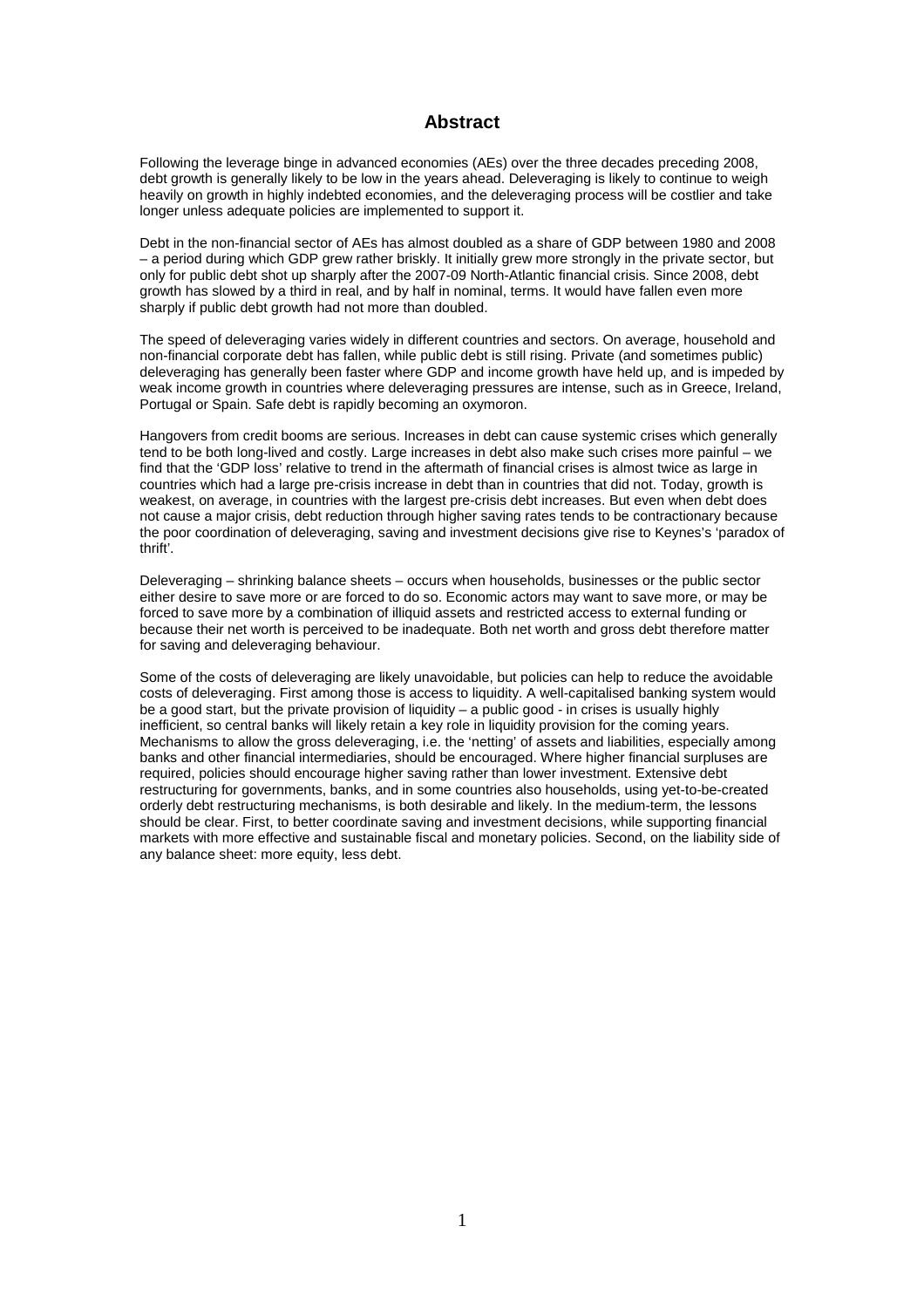# **1. Introduction**

 $\overline{a}$ 

There is a lot more private and public debt today in the advanced economies than has been the norm during peacetime periods. In 1980, the total non-financial sector (NFS) gross debt in 17 developed markets amounted to \$12.3trn or 168% of the GDP of these countries. In 2011, the total stood at just over ten times that value (\$128.5trn), amounting to 315% of GDP.

Debt is attractive to holders because it offers, or appears to offer, a predictable safe income stream. It is attractive to issuers because, among other advantages, it provides leverage, in the economic sense of the word: "…leverage exists whenever an entity is exposed to changes in the value of an asset over time without having first disbursed cash equal to the value of that asset at the beginning of the period."<sup>1</sup>Debt has the further advantage to the issuer that, as long as the borrower adheres to the terms of the debt contract, the creditor has fewer control rights over the use of the borrowed funds than would be the case with equity-type liabilities.

Debt has grown in most countries and in most sectors. Private debt, both household debt and debt of businesses grew strongly from the 1980s until quite recently. Public debt grew more modestly until the North-Atlantic financial crisis that erupted in August 2007 confronted governments with large revenue losses, as well as the need for fiscal stimuli and banking sector bail-outs. Public debt growth has now overtaken the growth in private debt. In 1980, 27% of the debt of advanced economies was household (HH) debt, 47% non-financial corporation (NFC) debt and 26% general government (GG) debt. By 2011, the share of general government debt had grown to 37% of the total. It is likely to continue rising in the coming years, with the share of NFC debt strongly down (to 37%) and the share of HH debt only slightly down (26%).

Now that debt levels are perceived to be excessive in many places, debt and credit growth from here on is likely to be low in most DMs for the foreseeable future. Real growth in gross debt in DMs since 2008 has been roughly one third lower than it was between 2001 and 2008. Nominal debt growth has roughly halved from the pre-crisis average.

Even though credit growth has generally fallen, the years since the North-Atlantic financial crisis of 2007-2009 have on average only seen a modest degree of private sector deleveraging – from a peak of around 205% of GDP in 2009 to maybe 5ppts of GDP less in Q2 2012. Total NFS gross debt continues to increase, as public debt has generally risen strongly in nominal and real terms. As a share of GDP, it has gone up by 30ppts in the space of less than four years since 2008.

We expect debt reductions to have a lot further to run in many countries. Deleveraging pressures are likely to be particularly severe in Cyprus, Ireland, Portugal, and Spain. In most other countries, private sector credit growth is likely to remain sharply below the growth rates of previous years. In addition, real GDP growth is likely to be low during this period of deleveraging, due to an increase in desired net saving and its adverse affect on the level of economic activity due to the paradox of thrift.

Some of the adverse consequences that large-scale debt reduction brings with it are probably unavoidable. But policy responses should be focused on minimizing the avoidable costs of deleveraging. First among those should be measures to allow gross deleveraging (shrinking balance sheets through equal reductions in assets and liabilities, without the need to raise financial net worth by running financial surpluses/'saving') to take place in an orderly and coordinated fashion.

Creating institutions or arrangements to help heterogeneous, decentralized, independent and uncoordinated private and public entities to coordinate the netting of gross financial assets and liabilities in complex networks of creditors and debtors should help, too. Clearing houses for a much wider range of financial claims should therefore be considered.

Additionally, debt restructuring will often be needed to bring about timely net deleveraging, that is adding to the net worth of financially fragile sectors by running financial surpluses or by saving. Where gross

<sup>1</sup> See Counterparty Risk Management Group II (2005), P A1. Clearly debt can be used to leverage equity, but many other financial instruments other than debt can be used to create leverage. This includes initial margin in futures contracts, and embedded leverage through options. These broader forms of leverage played a role in the North-Atlantic financial crisis, but will not be part of our focus.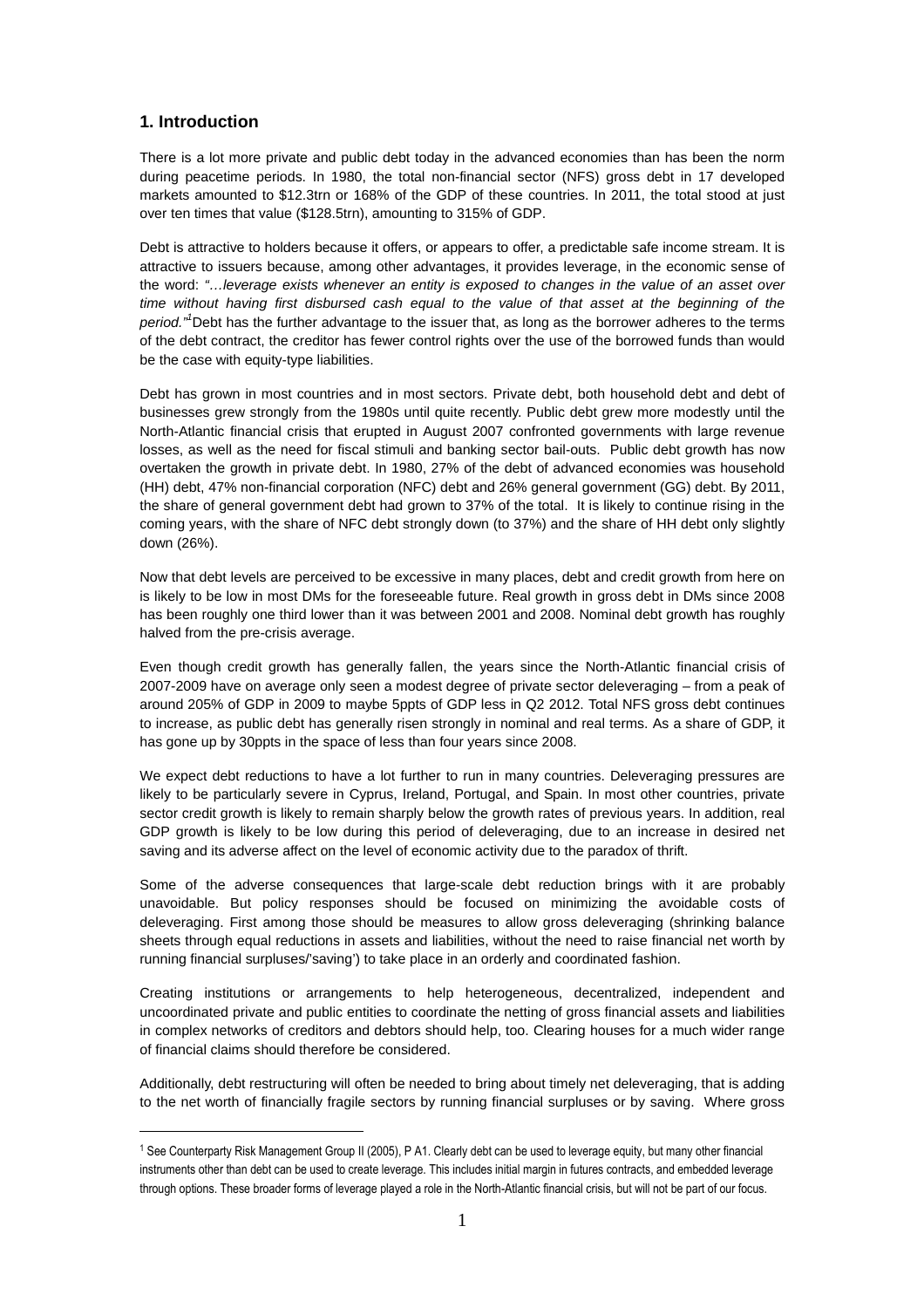debt is excessive and net worth inadequate, socially efficient deleveraging will in many cases require establishing orderly and efficient debt restructuring mechanisms and procedures for banks and sovereigns (where they generally don't exist) and improving insolvency and bankruptcy procedures for households and non-financial corporates.

#### **2. The Great Leveraging**

**Figure 1. Advanced Economies – Gross Debt by Sector (% of GDP) – Figure 2. Selected Countries – Non-financial Sector Gross Debt (% of 1980-Q2 2012 GDP) – 1980-Q2 2012** 



Note: Advanced Economy gross debt by sector is constructed as gross debt weighted by the time-varying shares of nominal GDP in 17 countries (Australia, Austria, Belgium, Canada, Finland, France, Germany, Greece, Italy, Japan, Korea, the Netherlands, Portugal, Spain, Sweden, UK and US). NFS is the non-financial sector (sum of HHs, NFCs and the GG). Gross debt is equal to total financial liabilities for HH and the public sector, and to total financial liabilities less shares and other equities for NFC. Values are on a non-consolidated basis except for Portugal and Australia.

Source: IMF, OECD, National Sources and Citi Research

 $\overline{a}$ 

4

Debt has risen over the past few decades, almost everywhere in the advanced economies and according to most measures (McKinsey Global Institute (2010, 2012), Cecchetti et al (2011), BIS 82<sup>nd</sup> Annual Report (2012), Tang and Upper (2010). Take gross non-financial sector (NFS) debt (the sum of the gross debt of households, non-financial corporations, and the general government) in advanced economies.

In a sample of 26 countries, gross NFS debt relative to GDP rose in every single one between 1995 and today.<sup>2</sup> For the 17 countries for which data are available since 1980, debt rose substantially in all.<sup>3</sup> For these 17 countries, the average NFS gross debt-to-GDP ratio, weighted by GDP shares (which is of course the same as aggregate NFS gross debt as a share of aggregate GDP), almost doubled since 1980 (Figure 1), rising by just under 5ppts of GDP each year, on average. <sup>4</sup>

Let  $D_i$  be the gross debt of country *i* (measured in a common currency) and  $Y_i$  the GDP of country *i* 

1

=

*N*

 $\sum$ 

(measured in a common currency), then,

Elsewhere we also use the unweighted (or rather, equally weighted) average debt-to-GDP ratio, 1  $1 \sum_{i=1}^{N} D_i$  $i=1$  *l*<sub>*i*</sub> *D*  $N \stackrel{\sim}{\leftarrow} Y$  $\sum_{i=1}^{n} \frac{D_i}{V}$ .

1 1  $i=1$ 

=  $=$ 1  $i=$ 

≡

 $Y_i$  *I*  $Y_i$   $\sum Y_i$ 

 $\sum_{i=1}^N$  *i*  $\sum_{i=1}^N D_i$  *Y*<sub>i</sub>  $\sum_{i=1}^{N} Y_i$   $\sum_{i=1}^{N} Y_i$   $\sum_{i=1}^{N} Y_i$ *i*=1  $\qquad \qquad$  *j* 

 $\sum$  $\sum Y_i$   $\left| \sum_{i=1}^{n} Y_i \right| \sum_{i=1}^{n}$ 

 $\begin{array}{ccc} D_i & \times & D_i \end{array}$  *Y* 

 $\begin{pmatrix} 0 \\ 0 \\ 0 \end{pmatrix}$  $\frac{1}{N}$  $\left(\sum_{j=1}^N Y_j\right)$ 

<sup>2</sup> The countries are Australia, Austria, Belgium, Canada, Cyprus, Czech Republic, Denmark, Estonia, Finland, France, Germany, Greece, Hungary, Italy, Japan, Lithuania, the Netherlands, Norway, Poland, Portugal, Slovakia, Spain, South Korea, Sweden, UK, and US. In addition to these countries, we often consider four countries for which data are only available for a shorter sample period: Ireland (from 2001), Latvia (from 1998), Slovenia (from 2001) and Switzerland (1999 to 2009).

<sup>3</sup> These countries are Japan, Italy, UK, Portugal, Spain, Belgium, Greece, France, Finland, Netherlands, US, Korea, Australia, Austria, Sweden, Germany and Canada.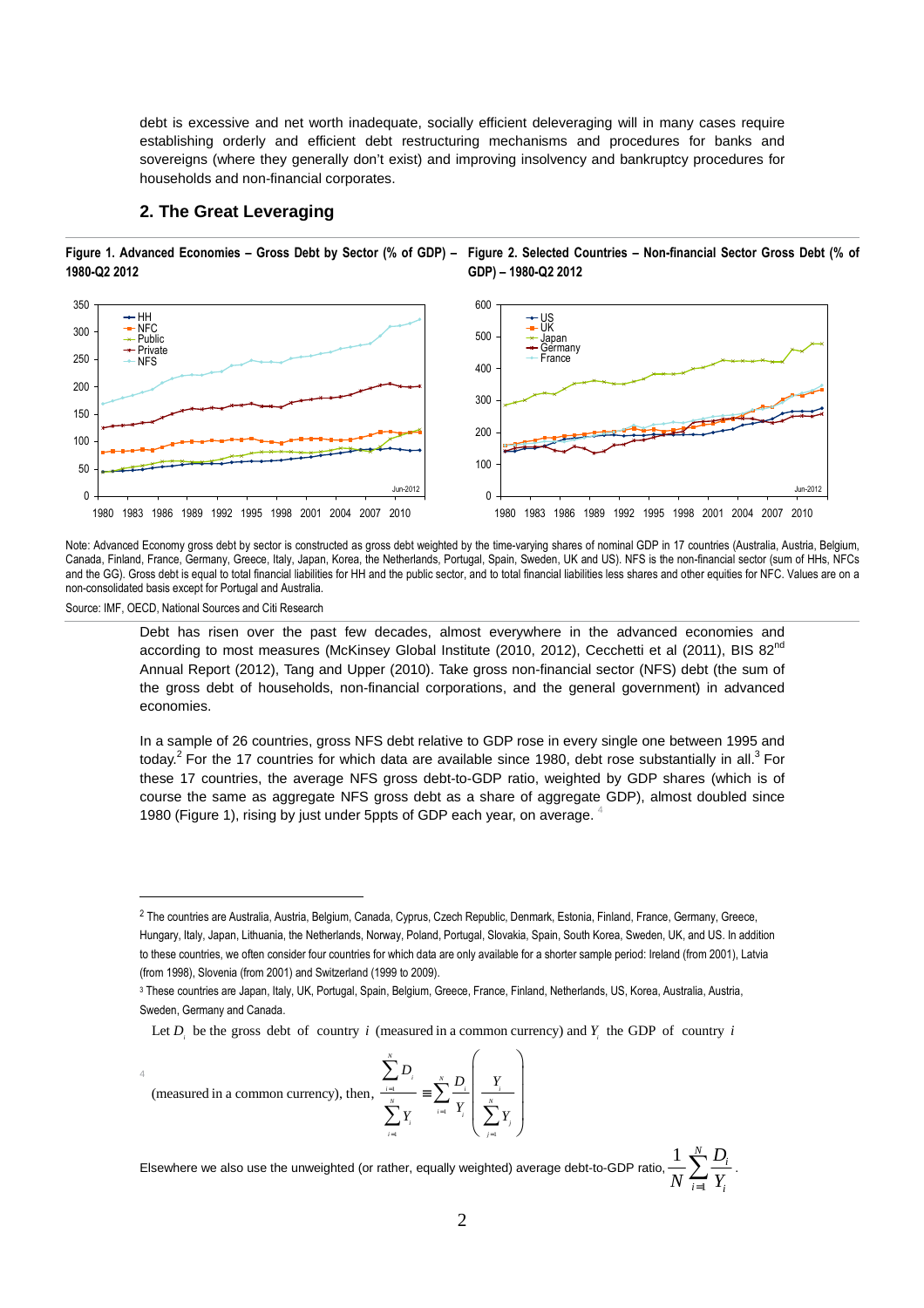Since 1995, this aggregate debt-to-aggregate GDP ratio still rose by 75ppts of GDP (4.5ppts of GDP/year on average).<sup>5</sup> Over this period, real GDP, measured in constant USD at market exchange rates, grew by 37% (2.3%pa) in the 17 countries, and nominal GDP (measured in current USD) by 95% (5.9%pa), so the growth in real and nominal debt levels was even larger than the growth in debt-to-GDP ratios. In terms of the increase in the gross NFS debt to GDP ratio, the US was squarely in the middle of the pack, the UK was in the top quartile, while Germany was in the group of countries with the smallest increases.

The aggregate picture conceals much diversity. First, there is a difference between smaller and larger countries: in our sample, larger countries on average had smaller proportional increases in their gross NFS debt to GDP ratio and more of the total debt increase was accounted for by increases in public debt. Thus, the simple average (not GDP-weighted) increase in the gross NFS debt–to-GDP ratio across the sample of 26 countries between 1995 and H1 2012, was 94ppts of GDP (5.7ppts of GDP per year) compared to the GDP-weighted average increase of 5.3 percentage points; it was 89ppts for the 17 countries with longer data series – countries that were on average still larger.<sup>6</sup> These data do not even include some of the small countries with the largest increases in debt, as data for the earlier period are not available for them. For example, for Ireland and Latvia, the data are only available from 2001 and 1998, respectively, but between these dates and today, their total non-financial debt as a share of GDP increased by 307ppts (19ppts per year) and 93ppts (5.6ppts), respectively.





Note: Public is the general government. For the EA change corresponds to 1999-2011. Latest values are for Jun-12, except for Italy, the Netherlands, Ireland (all Mar-12), and Cyprus (Dec-11). Numbers above the columns are average growth rates of the nominal stock of gross debt in local currency between 1995 and the latest observation. All values are expressed on a non-consolidated basis except for Australia and Portugal. See Figure for a list of country labels.

Source: National sources, Eurostat, OECD, and Citi Research

 $\overline{a}$ 

Cyprus, Portugal and Spain were the countries in our sample that had the largest increases in NFS gross debt to GDP ratios, with NFS gross debt-to-GDP ratios rising by at least 150ppts (or almost 10ppts/year). Ireland and Latvia would likely also have been in this category, if the data had been available for the entire period. The countries which saw the largest increase in debt often shared certain characteristics, including being an emerging European country (the Baltic countries, Hungary), being a financial centre (Cyprus, UK, Ireland) or having had a housing boom (Baltics, Ireland, Spain). Despite similarities in economic development and structure, some regional differences exist. For example, the Czech Republic and Slovakia had among the smallest increases in their gross NFS debt ratio (while

<sup>5</sup> For the broader sample of 26 countries, the GDP-weighted increase in gross debt since 1995 was 89% of GDP.

 $^6$  The GDP weighted average increase in real GDP (measured in constant USD) was 39% (2.4%pa), and nominal GDP grew on average by 100.4% (6.3%pa) since 1995.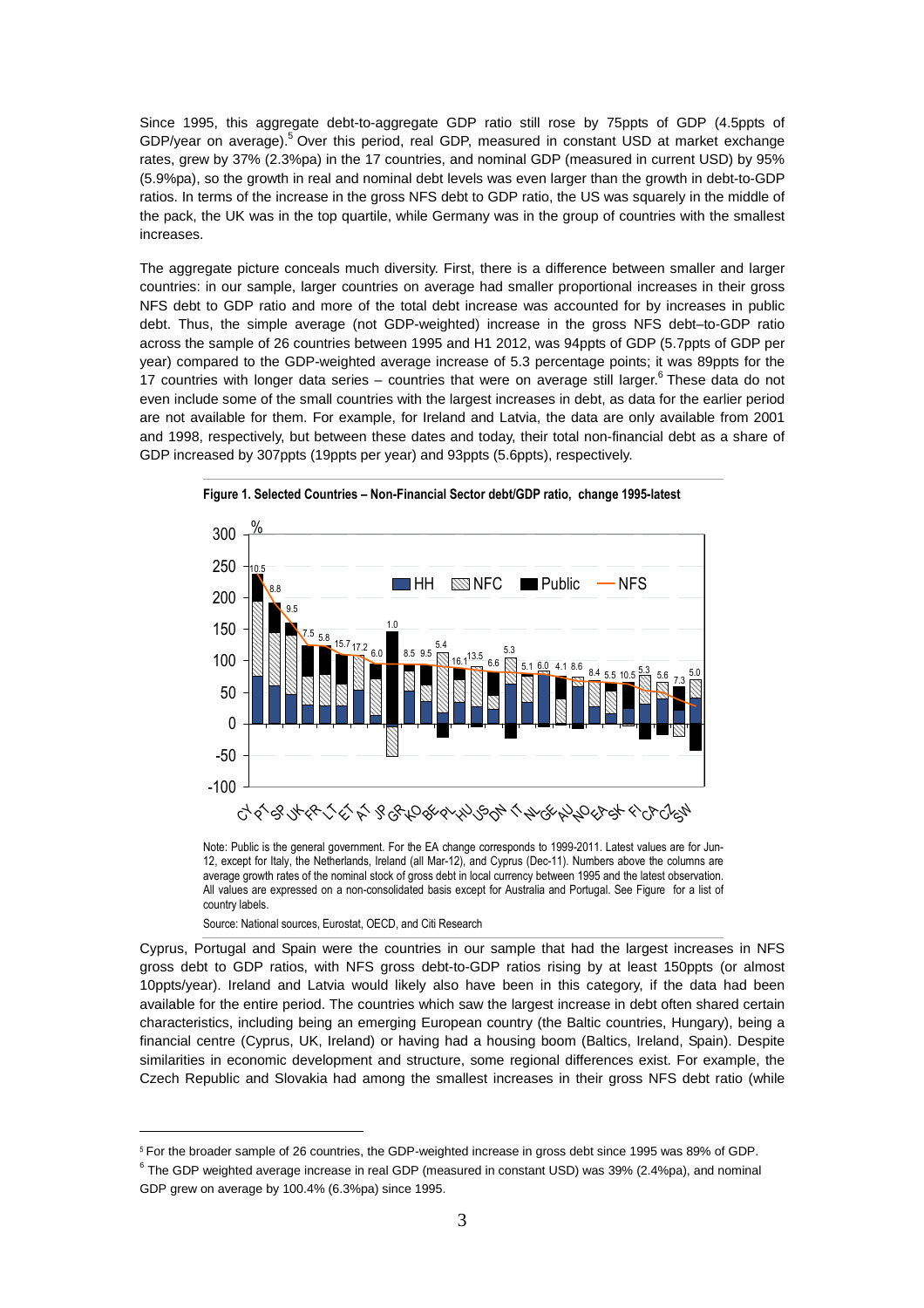Hungary did not), and gross NFS debt ratios in Finland and Sweden also grew only modestly, while the debt ratio increase in Norway was larger. $<sup>7</sup>$ </sup>

Gross debt ratios increased, on average, in each one of the household, non-financial corporate and general government sectors. Of the 89ppts increase in the GDP-share-weighted gross NFS debt ratio between 1995 and today, fairly little (less than 25ppts) was due to increases in the NFC gross debt ratio. Households added 23ppts and general governments the rest – just over 43ppts. However, again, small and large countries differed: in the simple cross-section of countries the contribution of the HH and NFC sectors to the increase in the total non-financial gross debt ratio was much higher, on average, at 36ppts of GDP and 40ppts, respectively, while general government debt increased the total non-financial debt ratio by a mere 19ppts.

#### **2.1 Debt and debt service relative to debt servicing capacity**

Relative to disposable income, HH gross debt also increased strongly in most countries, and the relative ranking of countries is also broadly similar. The level of HH gross debt currently exceeds annual disposable income in the majority of advanced economies, and is more than twice annual disposable income In Denmark, the Netherlands, Norway, Ireland, and Switzerland.

Increases in debt service ratios (interest and principal repayment) relative to disposable income for private sectors (household and non-financial businesses) were more muted, on average, as increases in indebtedness were at least partly (and in some cases fully or more than 100 percent) offset by reductions in interest rates (see Figure 2). In Canada, where gross debt has fallen relative to GDP since 1995, private sector debt service ratios have fallen roughly by half since the peak in the early 1990s. In Germany and Switzerland private sector debt service ratios also fell, and in France ratios rose only modestly. In many countries, however, private sector debt service ratios also increased very substantially in the decade leading up to the financial crisis, including in Ireland, Spain, the UK, and the US, but also Denmark, Italy, Australia and Norway, despite falls in nominal and real interest rates over this period.

Debt in the banking sector, and in the financial sector generally has increased enormously over the past few decades (see Figure 3). In fact, in some financial centres, including Ireland and the UK, increases in debt in the financial sector dwarfed increases elsewhere, and increases in simple, unweighted, measures of gross debt and total balance sheet size generally suggest much larger increases in debt than more complex (or esoteric) measures such as risk-weighted asset ratios, net debt/net worth, or different definitions of leverage based on (non-independently verifiable) risk weights or on net debt ratios.

 $\overline{a}$ 

<sup>&</sup>lt;sup>7</sup> In Norway public gross debt remained relatively stable over this period, while it fell sharply in Sweden, Finland and Denmark. The differential between the CEE countries was mostly driven by differential increases in NFC gross debt.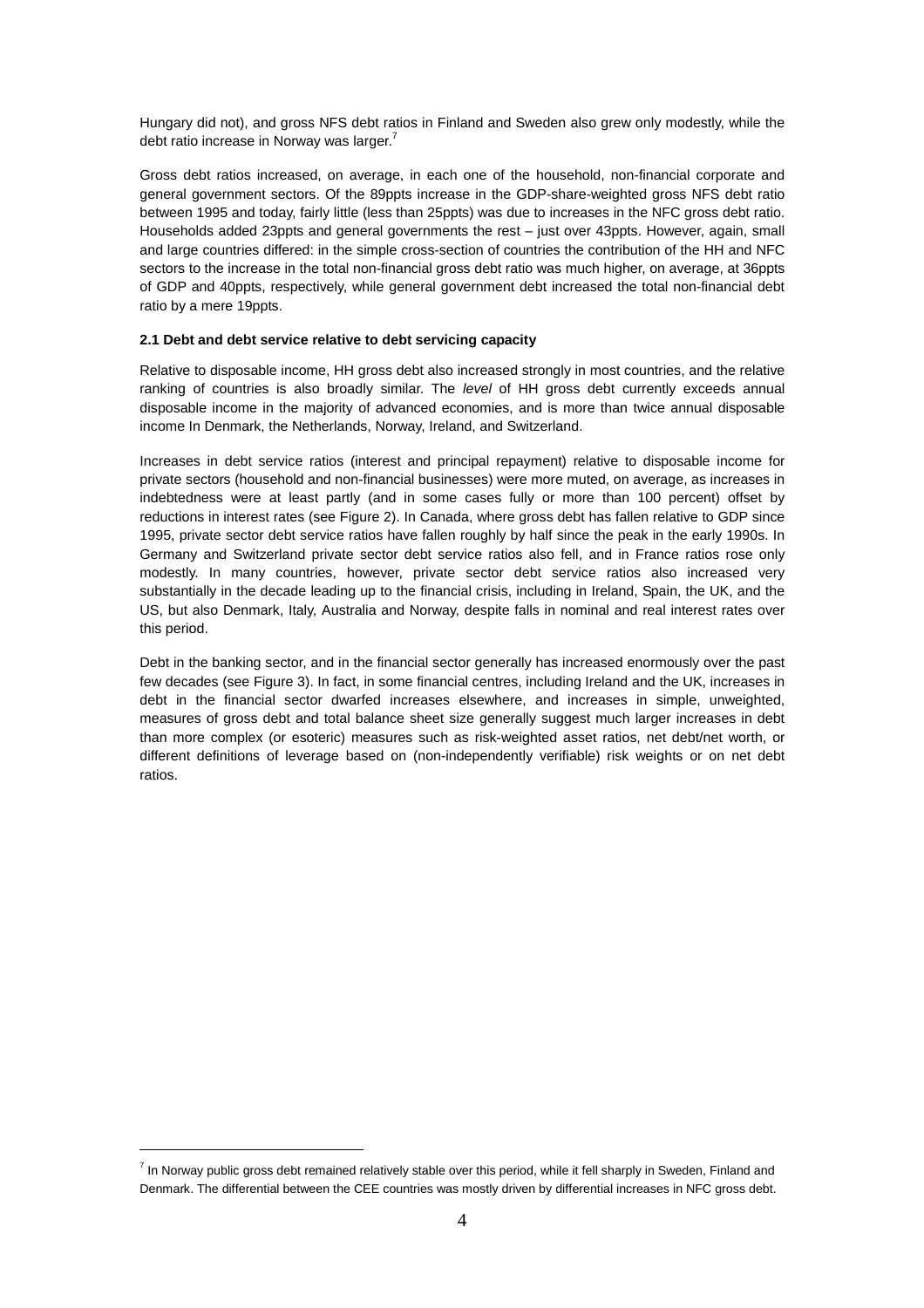**Figure 2. Selected Countries – Private sector and Household Debt Service Ratios (%), 1980-2011** 













































Note: The debt service ratio is the sum of interest payments and debt repayments, divided by disposable income. Source: BIS 82<sup>nd</sup> Annual Report (2012), and Citi Research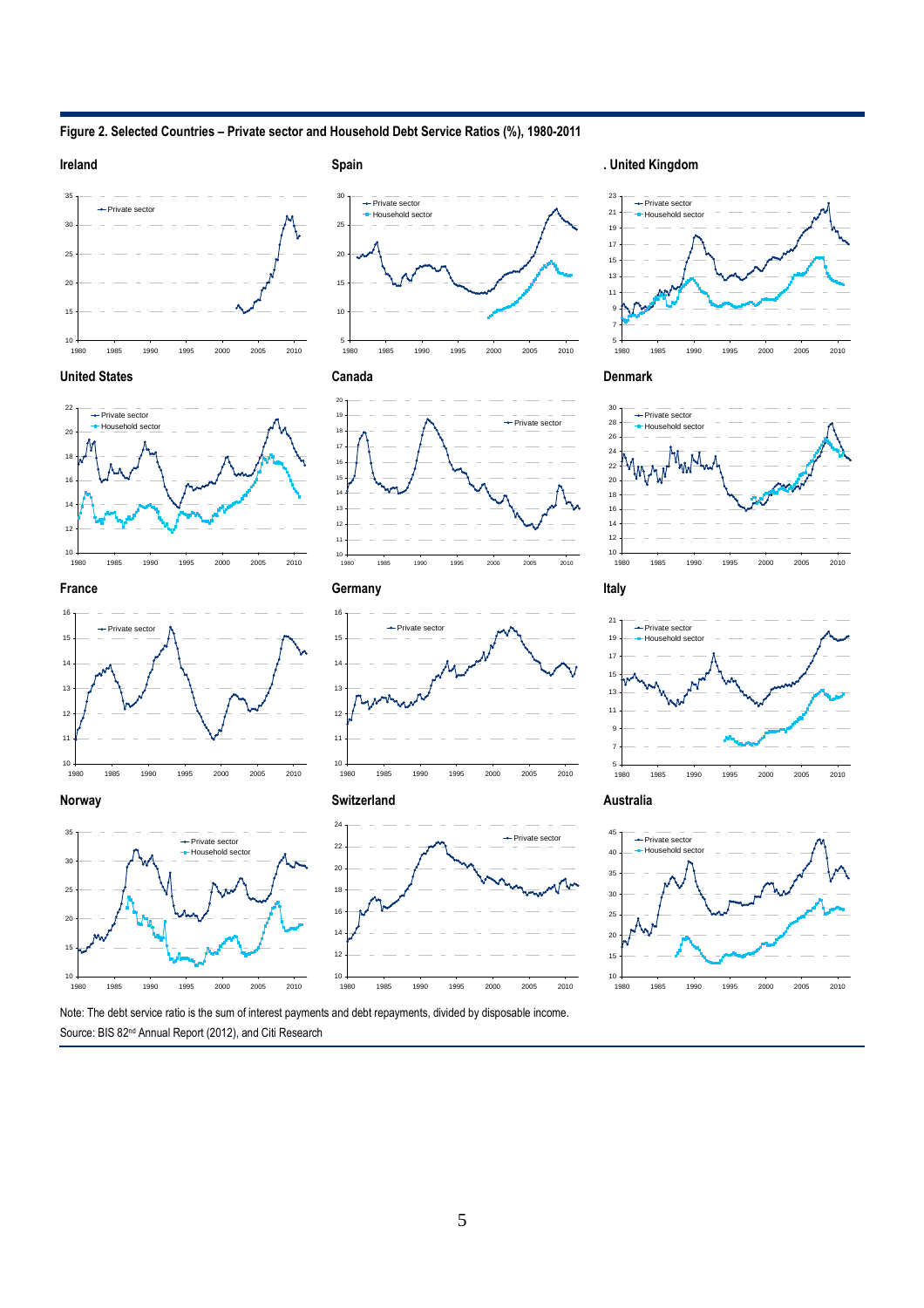

#### **Figure 3. Selected Countries - Financial Corporation debt/GDP ratio (%), 1995-2011 change**

Note: Financial Corporations include NCBs. Gross debt is equal to total financial liabilities less shares and other equities from national balance sheet statistics. For the US, financial corporations' debt is "credit market instruments". For the EA, the change is between 1999 and 2011 and between 2001 and 2011 for Ireland. All values are expressed on a non-consolidated basis except for Australia and Portugal.

Source: OECD, Eurostat, National sources, and Citi Research

In terms of the levels of NFS gross debt, in our sample of 30 countries, Ireland, Cyprus and Japan are the mostly highly indebted countries, with NFS gross debt in each case amounting to close to or more than five times GDP (Figure 4). Portugal and Spain also have very high levels of gross NFS debt. The average level of gross NFS debt across the countries in our sample is three times the level of GDP (301% of GDP). The US (275% of GDP), but also Italy (304%), find themselves in the middle of the pack, and countries like Greece (256%), Germany (258%), but also the Baltics and most CEE countries, are at the lower end of the spectrum. Lithuania is the country with the lowest level of (NFS gross) debt in our sample at 171% of GDP.

The composition of debt levels across sectors also varies a lot between countries. In many countries, including Belgium, Ireland, Spain, but also Sweden, the Baltics and the CEE countries, non-financial corporates account for most of the gross debt. Only in a few cases is public debt the major contributor to total NFS gross debt, the most notable case being Japan, but also in Greece, Italy and the US. In some countries, including Ireland, Cyprus, Portugal and Spain, all three non-financial sectors have relatively high levels of gross debt.





Note: NFS is the sum of HHs, NFCs and GG. Latest values are for Jun-12, except for Italy, the Netherlands, Ireland (Mar-12), Cyprus, the EA (Dec-11) and Switzerland (Dec-09).

Source: National sources, OECD, Eurostat, and Citi Research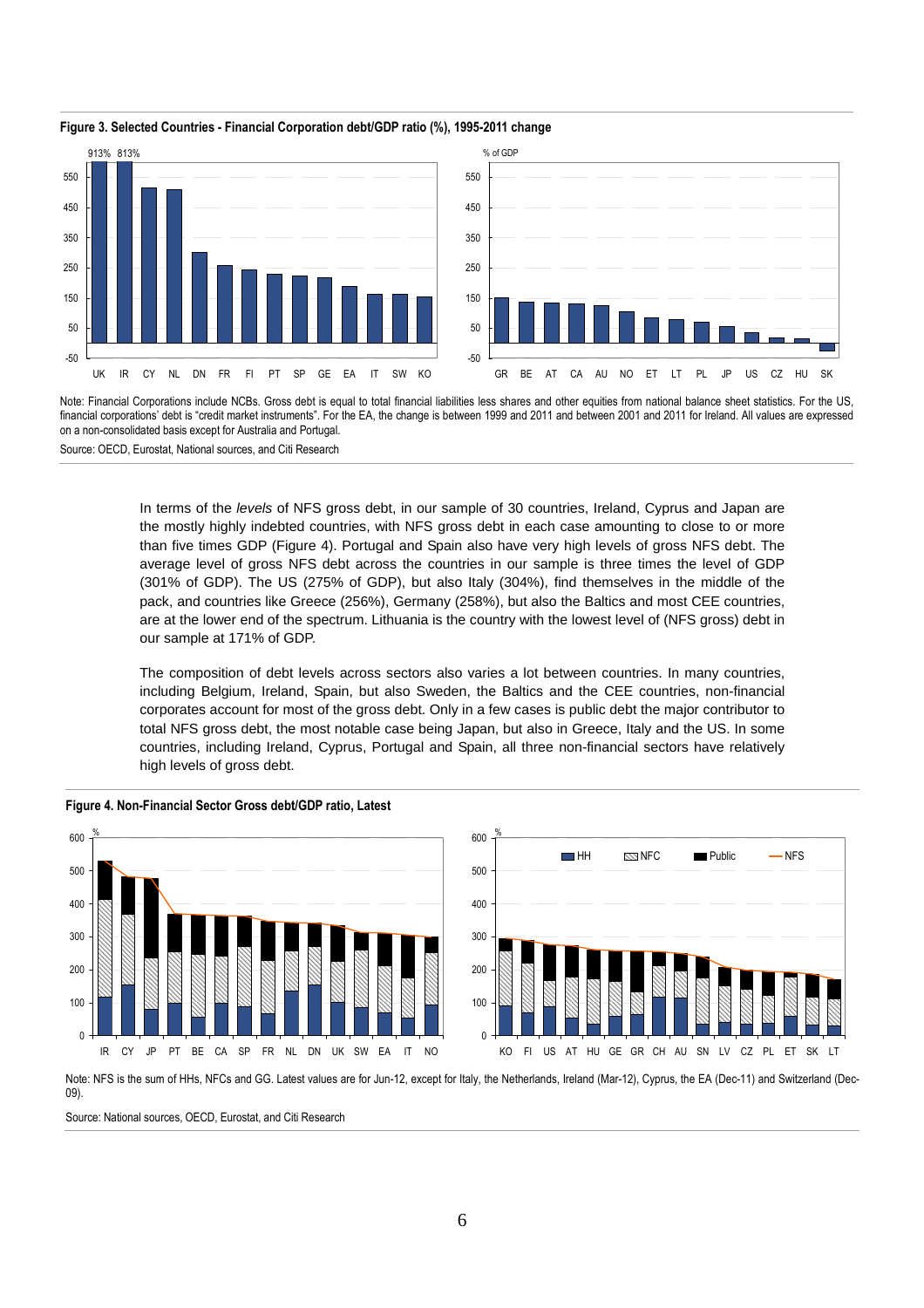#### **2.2 The other side of the balance sheet – changes in net debt and net worth**

HHs, NFCs and the public sector also have assets that could potentially be sold to reduce debt or generate income used to service debt. It therefore makes sense to consider these asset holdings when assessing debt sustainability, even though the potential liquidity, currency or maturity mismatch between assets and liabilities suggests that netting assets and liabilities may not generally be advisable.

For broad measures of net debt which only reflect liquid asset holdings, such as gross debt minus holdings of currency and deposits, the picture is often qualitatively and quantitatively quite similar to that for gross debt (Figure 6).<sup>8</sup> Such levels of net debt have generally increased across most countries across all three sectors, and the relative ranking of countries according to the broad net debt increase is similar to the case of gross debt. The size of the increase is smaller, as holding of currency and deposits have generally increased – a simple average of narrow net debt increased by 62ppts of GDP against 93ppts of GDP for gross debt. In relative terms, the UK in particular looks somewhat better once we allow for currency and deposit accumulation.

Narrow measures of net debt did not increase to the same extent as gross debt, and often fell. For example, a narrow measure of net debt that accounts for all financial assets (i.e. including equity and fixed income claims and pension fund assets, but not ownership claims on land and real estate or unfunded pension entitlements) fell by 37% of GDP between 1995 and 2011 (or 23.1% in GDP-weighted terms), most of it due to the fact that net debt of NFCs decreased on average (Figure 5), even though HH net debt also fell. However, the reduction or at least moderation in levels of net debt was not generally driven by an increase in private saving rates, but rather an increase in asset values, mainly on stocks, in the 1990s.

**Figure 5. Selected Countries – Non-Financial Sector Narrow Financial Figure 6. Selected Countries – Non-Financial Sector Broad Financial Net Debt, 1995-2011 change** 



Note: Narrow financial net debt is defined as gross debt minus total financial assets. All values are expressed on a non-consolidated basis except for Australia and Portugal. Countries missing include Ireland (data start only from 2001), Latvia (1998), Slovenia (2001) and Switzerland (1999)

**Net Debt, 1995-2011 change** 



むやつふ ポート やややしやしゃしゃ いやややややかん

Note: Broad financial net debt is defined as gross debt minus holdings of currency and deposits. All values are expressed on a non-consolidated basis except for Australia and Portugal. Countries missing include Ireland (data start only from 2001), Latvia (1998), Slovenia (2001) and Switzerland (1999)

Source: National sources, OECD, and Citi Research

Source: National sources, OECD, and Citi Research

 $\overline{a}$ 

#### **2.3 Non-financial assets are significant**

Our discussion above misses some very substantial components of wealth and net worth, notably ownership claims to real estate or land. Unfortunately, the availability of data on holdings of real estate and other real assets is quite limited and measurement and definitional issues make cross-country comparisons tricky. But the available data indicate that these non-financial assets are sometimes of a similar order of magnitude for households alone as total financial assets for the entire non-financial sector. For example, in Spain HH non-financial assets were valued at almost 500% of GDP in 2011 (Figure ), and in France at just under 400% of GDP in 2010. In Germany (2009) or the US (2011) on the

 $^8$  We call a measure of net debt that only deducts currency and deposits from gross debt 'broad' as only a narrow range of assets is deducted from gross debt. Narrow net debt therefore reflects a broader range of assets.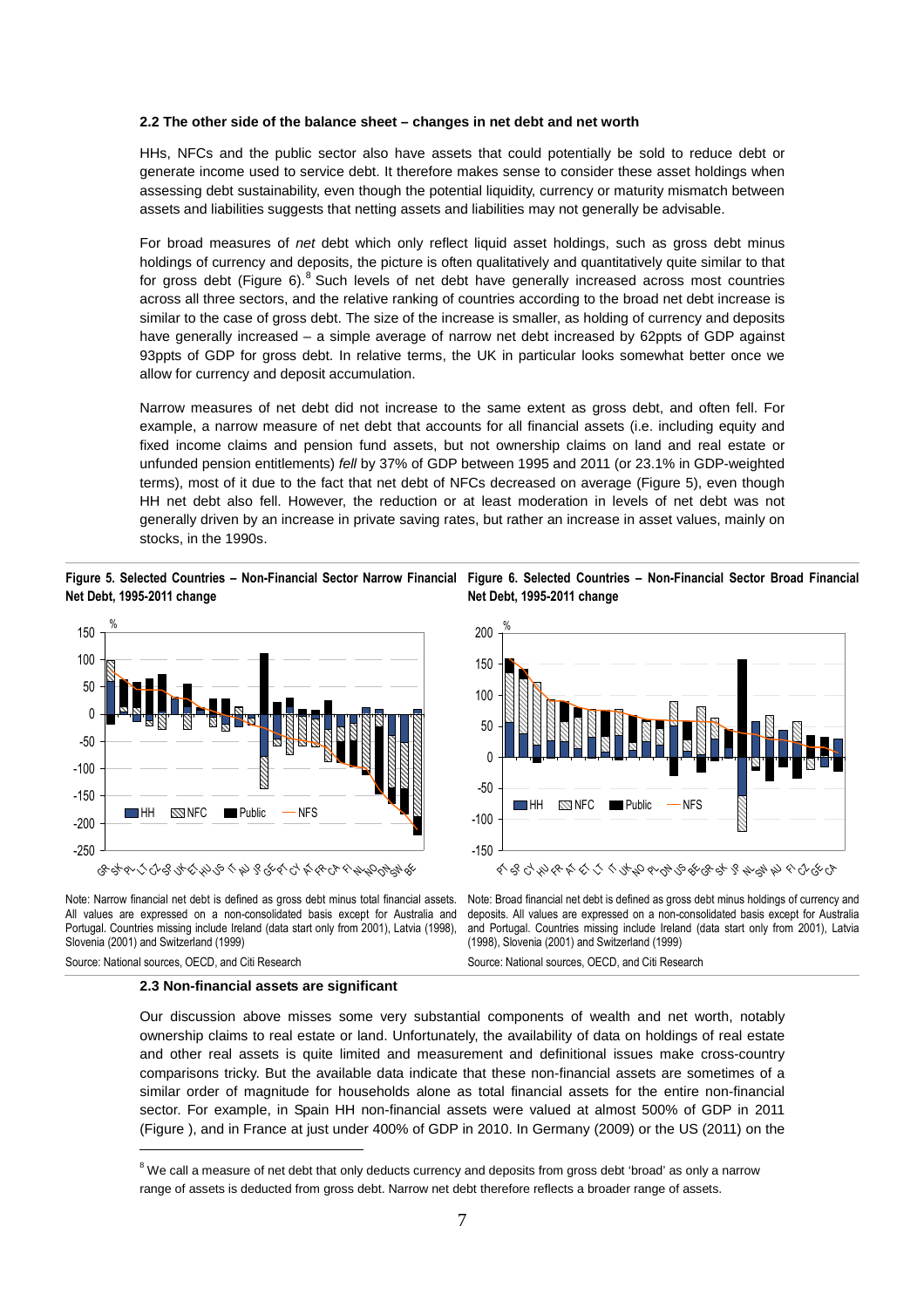other hand, non-financial assets of HHs were valued just at around 150% of GDP, although for both countries this excludes land. There is also at least a suspicion that the prices at which Spanish real assets (and possibly French real assets as well) were valued in these data err on the side of generosity.

As real estate prices have risen, the value of non-financial assets has generally increased over the last few decades, often supported further by a boom in real estate construction. Changes in the value of these assets can easily overwhelm other changes on HH and business balance sheets. Many countries with long and large real estate booms have seen large falls in HH net worth in recent years. In the case of Spain, HH net worth has fallen by around 100% of GDP since 2007, mostly driven by a reduction in the value of non-financial assets. However, in those same countries, HH net worth is often still above the levels seen in the early 2000s. The fall in real estate valuations in Spain has brought HH net worth back to the levels of around 2004, with large increases in the years prior to 2004. Of course, continuing falls in house prices in Spain are likely to erode HH net worth in Spain substantially further in the years ahead.

In the US, HH net worth also fell along with house prices by about 100% of GDP in 2007 and 2008, but has recently stabilized. In countries that have not seen a major housing bust, HH net worth is generally close to previous peaks, with the exception of Japan, where HH net worth is still down substantially from the peak in the early 90s and HH net worth has continued falling at a gradual and slowing pace since then (Figure 8).

**Figure 7. Selected Countries – Holdings of Non-financial Assets by Figure 8. Selected Countries – Household Net Worth (% of GDP), 1990- Households (% of GDP), latest 2011** 



Note: Values correspond to holdings of total non-financial assets by HHs. Non-Financial Assets include fixed assets, inventories, fisheries, and land. For Italy, values correspond to total dwellings, while for the UK and Hungary values exclude land, For the US, Germany, Slovenia, Austria, Denmark, Finland and Spain, values exclude land and inventories, due to data availability. Latest is end-2011 except for Japan, Canada, Australia, France, Czech Republic, Korea, Netherlands, and Slovenia (2010), and Germany, Italy and Hungary (2009).

Source: National Sources and Citi Research

### **3. The Drivers of the Great Leveraging**

There were many drivers of the increase in debt in the last few decades (starting around 1980 in the UK and the US), including financial sector liberalisation, financial 'innovation', a boom in real estate prices and construction (themselves fed by the growing debt issuance), a fall in lending standards, a global fall in real interest rates (often associated with the ex-ante saving glut produced by China and other highsaving EMs and oil-producing countries), and the perception of a fall in macroeconomic volatility and of enduring faster growth – the Great Moderation.

Of course, profligacy of many governments in the run-up to the financial crisis, which was partly fed by a misidentification of highly cyclical, or at least unsustainable, revenue increases as permanent, played a role, too.



Note: Net worth is defined as total assets (financial and non-financial) minus total financial liabilities.

Source: OECD, IMF, FED, Bank of Spain and Citi Research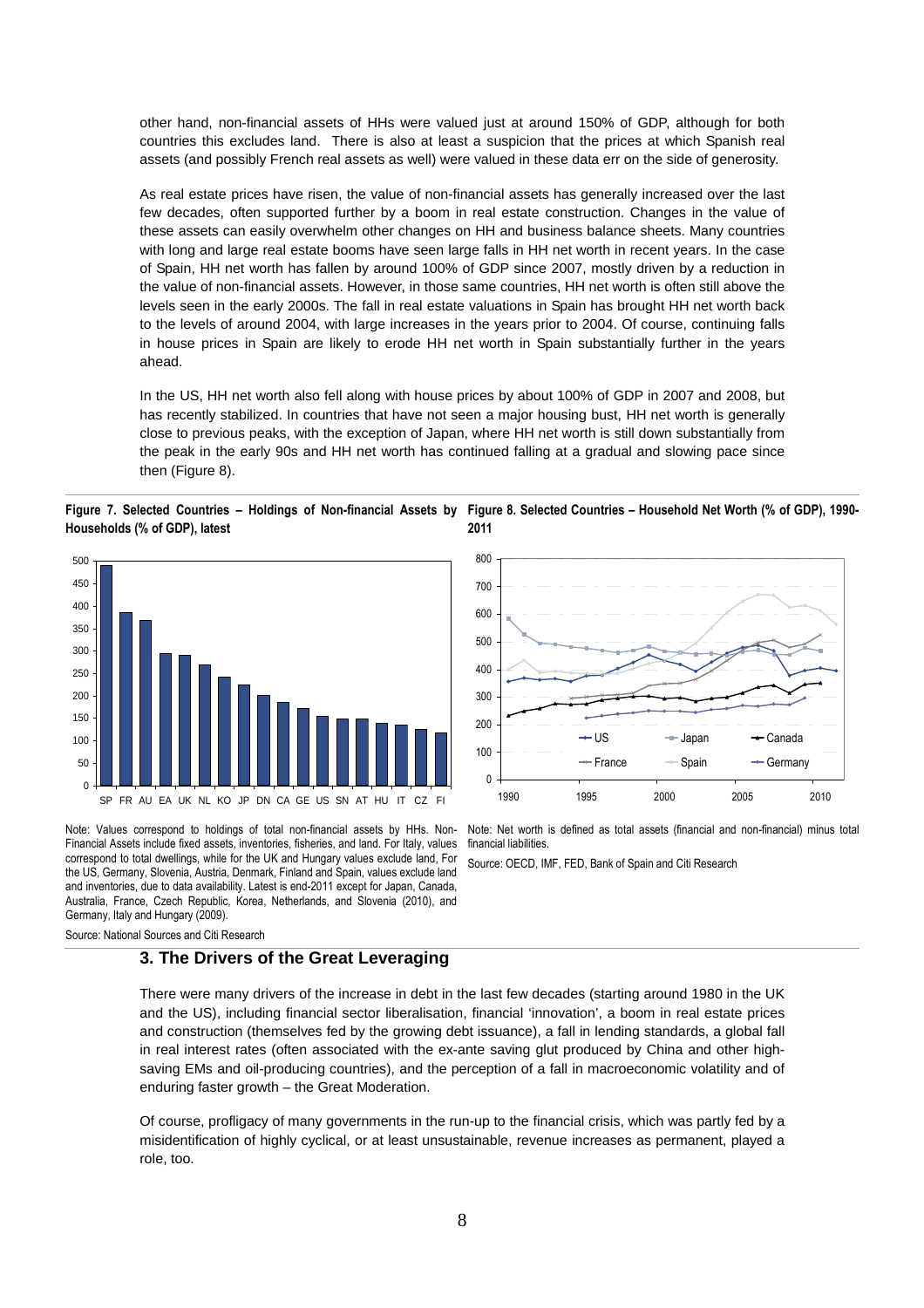The recent global recession and financial crisis clearly played a major role in the build-up of sovereign debt through the collapse of certain sources of unsustainable tax revenues the sovereigns had grown dependent on (especially taxes on real estate and on financial sector earnings). Other sources of public debt growth were the operation of the automatic fiscal stabilizers during the downturn caused by the crises, the discretionary measures to provide fiscal stimuli and the bail-outs of banks, other financial institutions and sometimes non-financial companies deemed too systemically significant or too politically well-connected to be allowed to fail. In Europe, and especially the EA, this migration of bad and impaired private sector assets to the public balance sheet continues. That there are limits to this migration because at some point 'too big to fail' gives way 'to too big to bail' should have been clear since the collapse of Iceland's banking sector in the Fall of 2008, with recent reminders from Greece, Ireland, Spain, Portugal, Cyprus and Slovenia.

These factors implied that both the supply curve and the demand curve for credit shifted outwards in the two or three decades leading up to the financial crisis. Some of the drivers, such as the reduction in global real interest rates and a perception of greater macroeconomic stability, likely affected both private and public debt accumulation. The rise in real estate prices and the fall in lending standards likely had a stronger effect on private debt than on public debt. Many of the drivers were also inter-related and often reinforced each other. For much of this period, there was what seemed to be a virtuous circle where credit growth boosted demand, which in turn boosted economic growth and asset prices which both improved superficial mark-to-market measures of balance sheet health and underpinned further increases in credit and demand.

One arithmetically obvious candidate as a driver of the increases in debt-to-GDP ratios can plead 'not guilty': The rise in debt-to-GDP ratios was not generally due to a fall in or weak growth of the denominator, i.e. a lack of (real) GDP growth. Real (and also nominal) GDP growth was generally positive in most countries in recent decades, and was often higher in the '95-'08 period than in the one or two decades prior to that – although, not surprisingly, lower than real and nominal GDP growth in the 'Golden Age' for the advanced economies between 1946 and 1973. Indeed, the countries with the highest rates of nominal or real GDP growth between 1995 and 2008 generally tended to have larger increases in (NFS gross) debt ratios and the relationship was pretty tight.

Likewise, rising asset prices in recent decades, and rising of real estate prices in particular, contributed to the credit boom. As asset prices continued to increase, many households and corporations interpreted these higher asset prices as sustainable. Even more extravagantly, particularly for housing, many extrapolated the growth in house prices into the indefinite future. Some of the debt was explicitly linked to asset price increases – mortgages got larger (in absolute terms or relative to income or GDP) as the price of houses increased. In other cases, the increase in asset values was leveraged by withdrawing equity from homes to finance consumption and other spending

Financial liberalization, i.e. the deregulation of financial markets both domestically and for cross-border transactions, spurred what was at the time often referred to as 'financial innovation' and 'financial engineering', but today is more often called 'financial excesses' and sometimes worse, including regulatory and tax arbitrage. Deregulation affected a number of areas, including the reduction of credit and interest rate controls, the reduction of entry barriers into the financial sector and of restrictions on cross-border capital account transactions, a lowering of prudential regulations and an easing of supervision in the banking sector and in securities markets. There were also many reductions in reserve requirements for financial institutions, and reductions in effective capital requirements through disintermediation out of more tightly regulated financial intermediaries, products and activities into more loosely regulated ones, like the shadow banking sector.

Macroeconomic factors also played a role, beside the effect that adaptive or extrapolative expectations likely implied that robust current economic growth and rising asset prices fed into higher expectations of future growth and further increases in asset prices. Real interest rates were low in many countries, as nominal interest rates fell by more than inflation. And the so-called 'Great Moderation' phase of low macroeconomic volatility (see Stock and Watson (2002), Bernanke (2004)) may also have contributed to an increase in credit demand and supply, as both debtors and creditors, supervisors, regulators and those in charge of financial legislation underestimated the degree of riskiness of economic activity, as actual volatility fell. In Europe, the introduction of the euro gave an additional boost, through reductions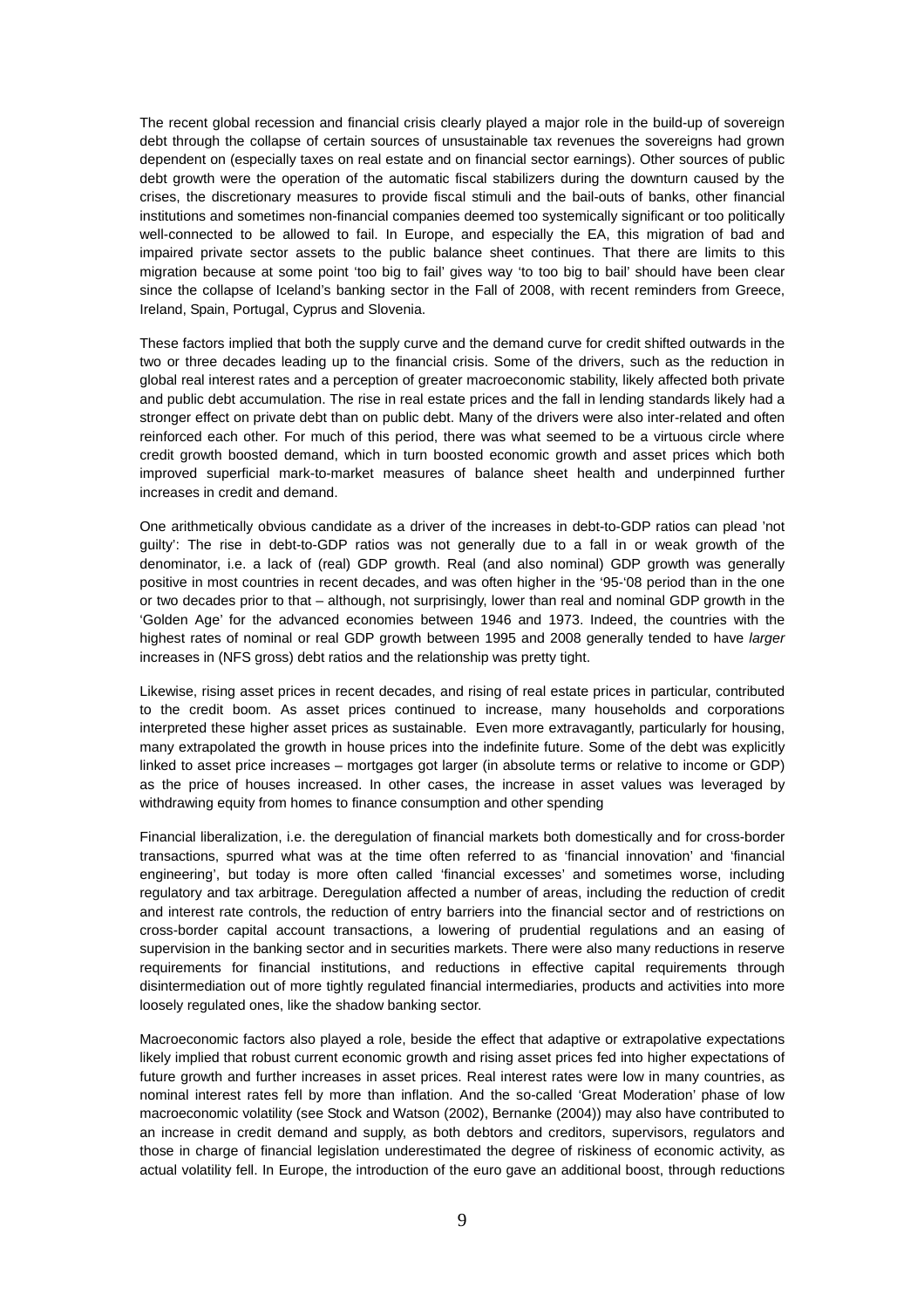in interest rates in many countries, rapid financial integration and rapid (if with hindsight unsustainable) economic growth in some of the countries. The fact that from the launch of the euro in 1999 till 2008, spreads over ten year Bunds of Irish, Portuguese, Spanish and Italian sovereign debt rarely rose above 25bps, and that the same extraordinarily low spread prevailed for the Greek 10-Y sovereign bond from 2001 till 2008 bears testimony to the wholesale loss of common sense in the markets, and the resulting massive underpricing of differences in EA sovereign risk (see Buiter and Sibert (2006)).

# **4. Why debt matters today**

There are at least two specific and concrete reasons why debt matters in advanced economies today. The first is that excessive debt can cause systemic crises, and such systemic crises can have very large and potentially long-lasting effects on actual and potential output, unemployment, and capacity use. The second reason is that if debt is considered excessive, the process of bringing down debt can be longlasting and painful, even if it does not create a financial crisis or even after the crisis phase has passed. Coordination problems in the process of debt reduction often substantially increase the private and social cost of debt reduction, as agents attempt to raise their saving rates in response to the excessive level of their debt without a matching increase in planned investment (capital expenditure) by either the agents planning to raise their saving rates or by other agents at home or abroad. This can give rise to Keynes's so-called 'paradox of thrift'.

# **4.1 What is deleveraging?**

Language use is non-uniform when it comes to debt and deleveraging, something which can create confusion in a discussion of their significance. It pays to be precise.

The flow-of-funds account of a sector defines its financial surplus – the excess of its saving over its capital formation (capital expenditure or investment in real reproducible capital) as the value of its net acquisitions of financial assets minus the value of the additional net financial liabilities it incurs over some period of time. The change in a sector's net worth (net worth is also called financial wealth, capital or equity, although all these terms have multiple different meanings as well), is its saving plus the capital gains, (or minus the capital losses) on its existing assets and liabilities, real and financial.

**Gross balance sheet contraction** or **gross deleveraging** for short is a reduction in the size of the balance sheet (real and financial) without a change in net worth (i.e. net saving plus capital gains for the entity or sector in question is zero). Gross deleveraging can be the result of capital losses on real and financial assets and liabilities, which we shall describe as *passive* gross deleveraging, as well as of active gross deleveraging, that is, a reduction in the size of the balance sheet through equal value reductions in stocks of assets and liabilities at given prices. Active gross deleveraging does not require any change in either the flow of saving or the flow of investment spending by any individual agent or sector. However, active gross deleveraging does require *coordination* of gross sales and purchases of assets or of gross lending and borrowing across agents and sectors. Either asset markets or some other mechanism must coordinate the planned transactions in each of the assets and liabilities and translate them into actual sales and purchases.

However, the problems associated with the 'paradox of thrift' discussed below need not strike if all that is required is passive or active gross deleveraging by one, several or all sectors in the economy. **Active gross financial balance sheet contraction** or active gross financial deleveraging is a reduction in the size of the financial balance sheet alone, that is, excluding the physical capital assets, but with the value of financial assets and liabilities shrinking by the same amount (at current prices). Capital gains are excluded.

**Net wealth accumulation** or net deleveraging by a sector means an increase in the net worth of that sector, either through saving or through capital gains. **Active net wealth accumulation or active net deleveraging** by a sector, which ignores capital gains or losses, is therefore just another name for positive saving by that sector. Although higher saving is good news from the point of view of the future growth of actual and potential output if a planned increase in saving is matched by an equal planned increase in investment, the paradox of thrift warns us about coordination failures between those who would raise their saving and those who would boost their investment. These coordination failures can result in short-run and medium term negative impacts on output and employment from a poorly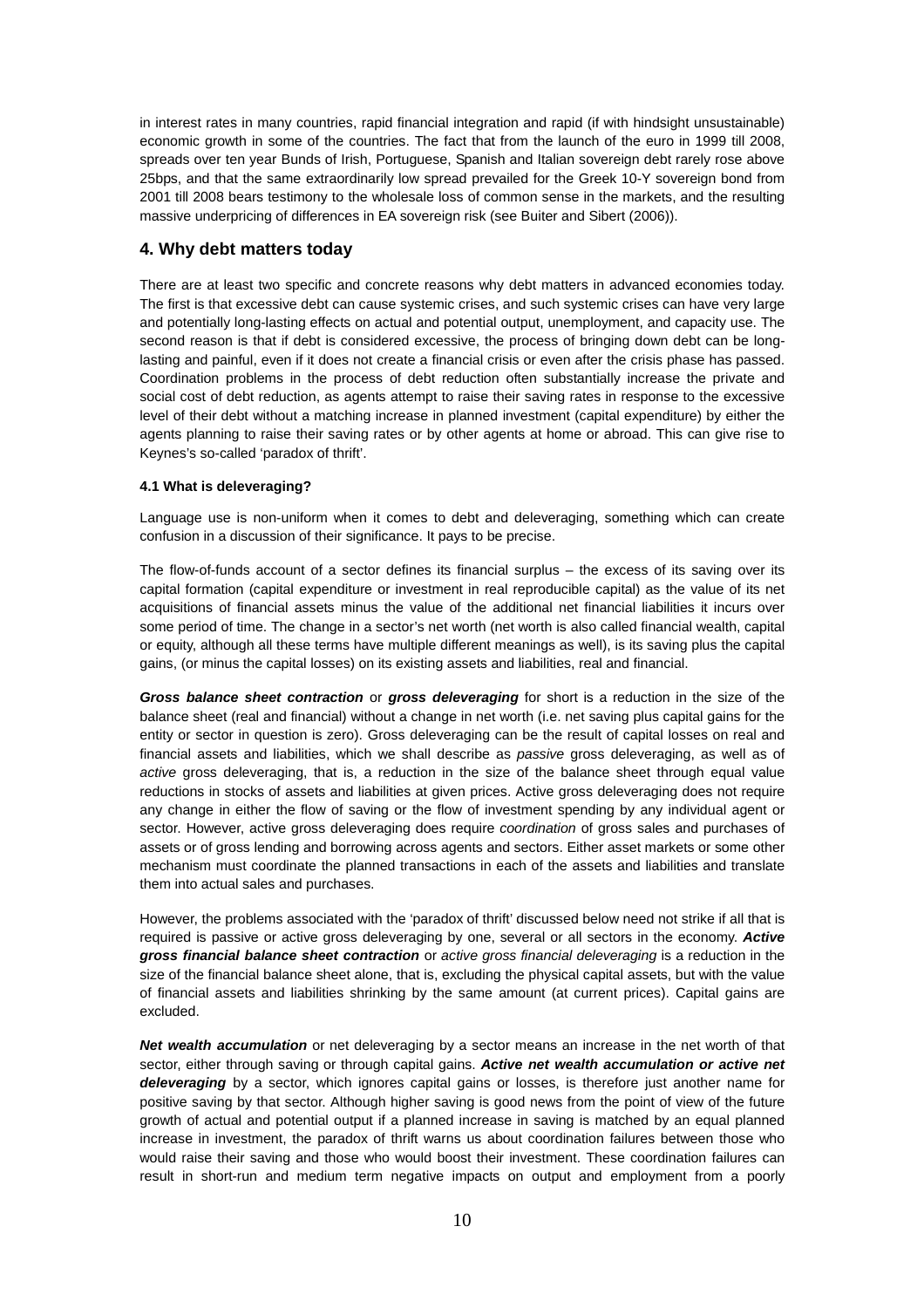coordinated saving boost by one or more sectors. **Active net financial wealth accumulation** or active net financial deleveraging means running a financial surplus, that is, saving exceeding investment.

Note that the terms gross and net are not used to denote saving or investment inclusive of capital depreciation or excluding it. Gross debt is all liabilities. Net debt is liabilities minus assets.

#### **4.2 Debt causes systemic crises**

High debt held by some agents or institutions can make them vulnerable to shocks and unanticipated (by them) changes in their economic environments. It enhances the fragility of these agents and institutions. High indebtedness of many agents or institutions, especially if the economic-financial network is characterised by a high degree of complexity, can result in opacity of that network and in widespread ignorance (throughout the network and among supervisors and regulators) about the distribution of exposures and counterparty risk, risk chains and clusters across the network. This can create systemic fragility.

The high debt burdens in the DMs brought with them vulnerabilities that triggered systemic financial crises recently. The first was a (mainly) private sector financial crisis – especially in the banking and shadow banking sectors of the North-Atlantic region, that started in August 2007 and lasted until the end of 2009. The second crisis is the sovereign debt and banking sector crisis that erupted in the euro area (EA) at the beginning of 2010, and is still ongoing.

Both the North-Atlantic financial crisis and the EA sovereign debt and banking crises have impacted more severely on output and employment because in many DM national economies (the main exceptions have been Germany, Italy and Japan), the private sector too has become highly indebted.

A few simple scatter plots can illustrate the role that debt has played in recent poor economic performance. Figure 9 plots the difference between what the level of real GDP in 2011 would have been had real GDP continued to grow at its pre-recession (1997-2004) trend growth rate and actual GDP in 2011 (the 'GDP loss') against the change in the ratio of NFS gross debt to GDP between 2001 and 2007. The relationship between the recent growth performance and the extent of the prior buildup in NFS gross debt is strongly negative – for a 10ppts larger increase in the pre-crisis non-financial sector gross debt-to-GDP ratio, the GDP loss has been 2.2ppts higher, on average, in our sample of 30 industrial countries. The increase in debt alone can 'explain' – in a purely statistical sense – almost 40% of the variation in GDP performance relative to trend.

**Figure 9. Selected Countries – GDP loss in 2011 (% vs trend) and Prior Figure 10. Selected Countries – GDP loss in 2011 (% vs trend) and 2007 Increase in Debt Debt Levels** 



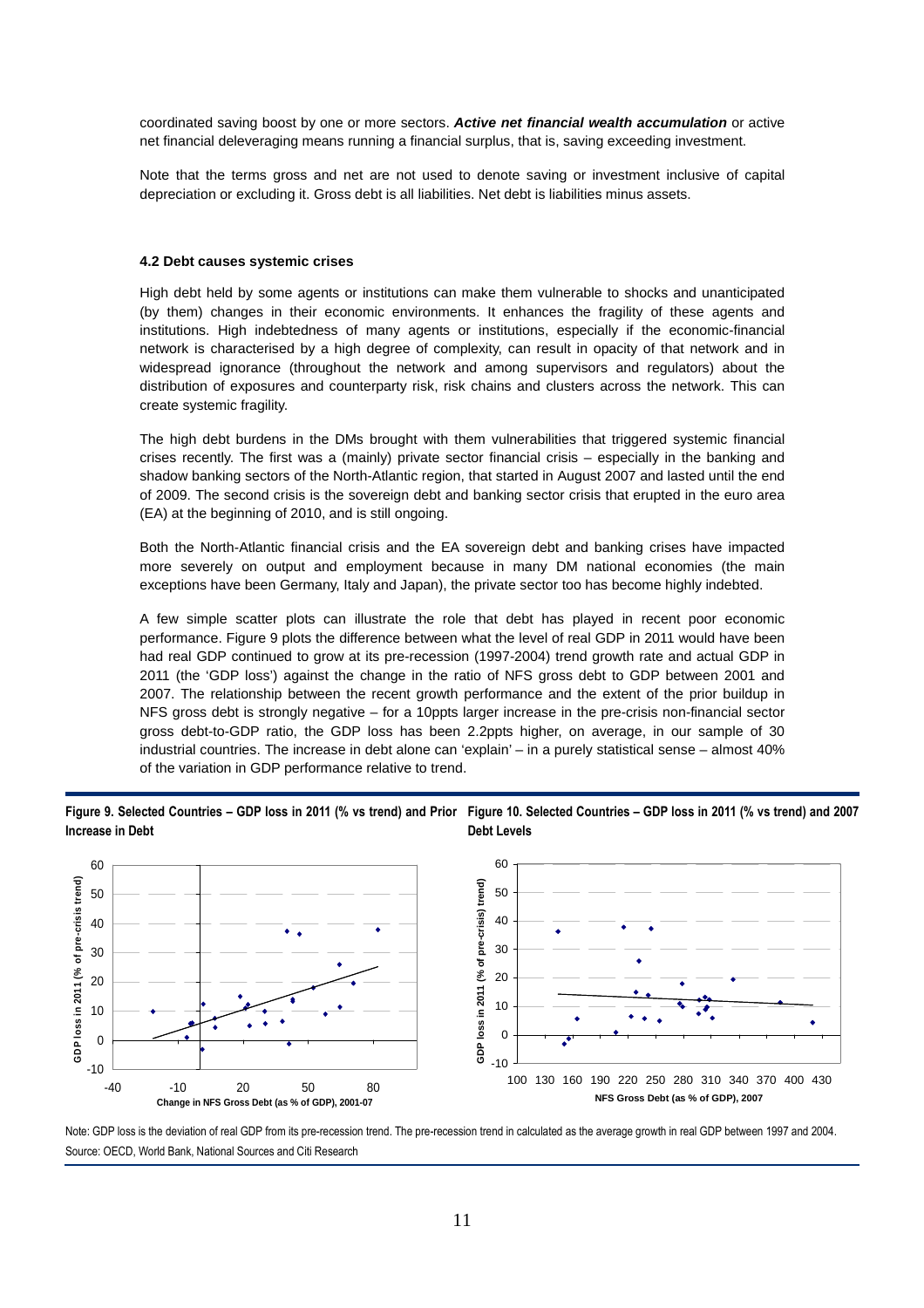Interestingly, there is very little evidence of a statistical relationship between the GDP loss and the levels of the gross debt to GDP ratio at the end of 2007 – the beginning of the North Atlantic financial crisis (Figure 100). Although we do not want to over-emphasise the significance of this simple (possibly simplistic) statistical exercise, to us the finding that changes in NFS gross debt ratios are significant in explaining the variation in cross-country experience suggests both that country-specific factors are very important (so cross-country comparisons of levels of debt cannot tell the whole story) and that some of the increase in the NFS gross debt ratios in the years of the Great Leveraging was excessive and is therefore likely to result in some mean reversion towards historical averages. The pre-crisis increase in debt ratios may also be a better quide to the extent of *desired* deleveraging than the realised debt reduction or the level of debt since the beginning of the crisis – as the process of deleveraging is nowhere complete and in many countries and sectors has not yet started. The reason is that, in an environment where there has been a widespread increase in the (precautionary) desire to save, the socalled 'paradox of thrift' can exert powerful effects and actual saving may well fall short of desired saving, a point we will discuss below in more detail.

Previous episodes of deleveraging after financial crises have also generally been associated with poorer economic performance.<sup>9</sup> Figure 11 to Figure 15 depict the behavior of several macroeconomic variables (relative to their pre-crisis trend) in response to financial crises that were associated with deleveraging in 86 countries between 1960 and 2006.<sup>10</sup> There were 18 episodes of financial crisis associated with deleveraging in our sample, starting with Chile in 1981 and ending with the Dominican Republic in 2003.<sup>11</sup>

On average in this sample of episodes, the stock of private sector credit as a share of GDP grew by 30ppts in the eight years preceding the financial crisis and fell by around 15-20ppts over the following eight years (Figure 11). The effect of financial crises on real GDP was fairly dramatic: GDP fell by around 10ppts relative to the pre-crisis trend, on average, in the first two years and made up very little ground in subsequent years. Compared to this historical average of financial crises, the GDP performance of the US, the UK and the euro area to date have actually been broadly similar, with the UK underperforming the historical average of our 18 episodes moderately. The increase in private sector credit in the UK prior to the financial crisis much exceeded those in the US or euro area, and also that of the average in the 18 countries in our past financial crises sample, which may partly account for the UK's sub-par economic performance since 2007.

 $\overline{a}$ 

 $^9$  See also Michael Saunders (2011), "What's the Damage? Debt and Growth in Deleveraging", <u>Global Economic</u> Outlook and Strategy - Prospects For Economies And Financial Markets In 2012 And Beyond, "What's the Damage? Medium-Term Output Dynamics after Financial Crisis", IMF World Economic Outlook, September 2009. See also Cecchetti et al (2012).

 $10$  Episodes of deleveraging are identified, following McKinsey (2010), as episodes where the ratio of gross NFS debt to GDP has fallen for at least three years and by at least 10ppts of GDP, or where the stock of nominal debt declined by 10ppts or more. Unlike in other parts of this study, NFS debt is defined as the sum of private sector credit and public sector debt (both provided by the IMF), due to data availability for this longer sample period. Financial crises are taken from Laeven and Valencia (2008) and episodes of financial crises-cum-deleveraging are the interface of the two lists. The exercise provided a total of 31 deleveraging episodes, of which 18 were preceded by a financial crisis. These 18 episodes were: Argentina (2001), Bolivia (1994), Chile (1981), Dominican Rep (2003), Ecuador (1998), Finland (1991), Indonesia (1997), Japan (1997), Korea (1997), Malaysia (1997), Mexico (1994), Nicaragua (2000), Norway (1991), Paraguay (1995), Philippines (1997), Sweden (1991), Thailand (1997), and Uruguay (2002). Please see the appendix for further details.

<sup>&</sup>lt;sup>11</sup> Our filter rules out ongoing and very recent deleveraging episodes by construction. Our filter also excludes transition economies during the period of the transition (e.g. Russian and Ukraine) because the output developments in these economies were strongly related to the shift away from central planning rather than to financial crises per se.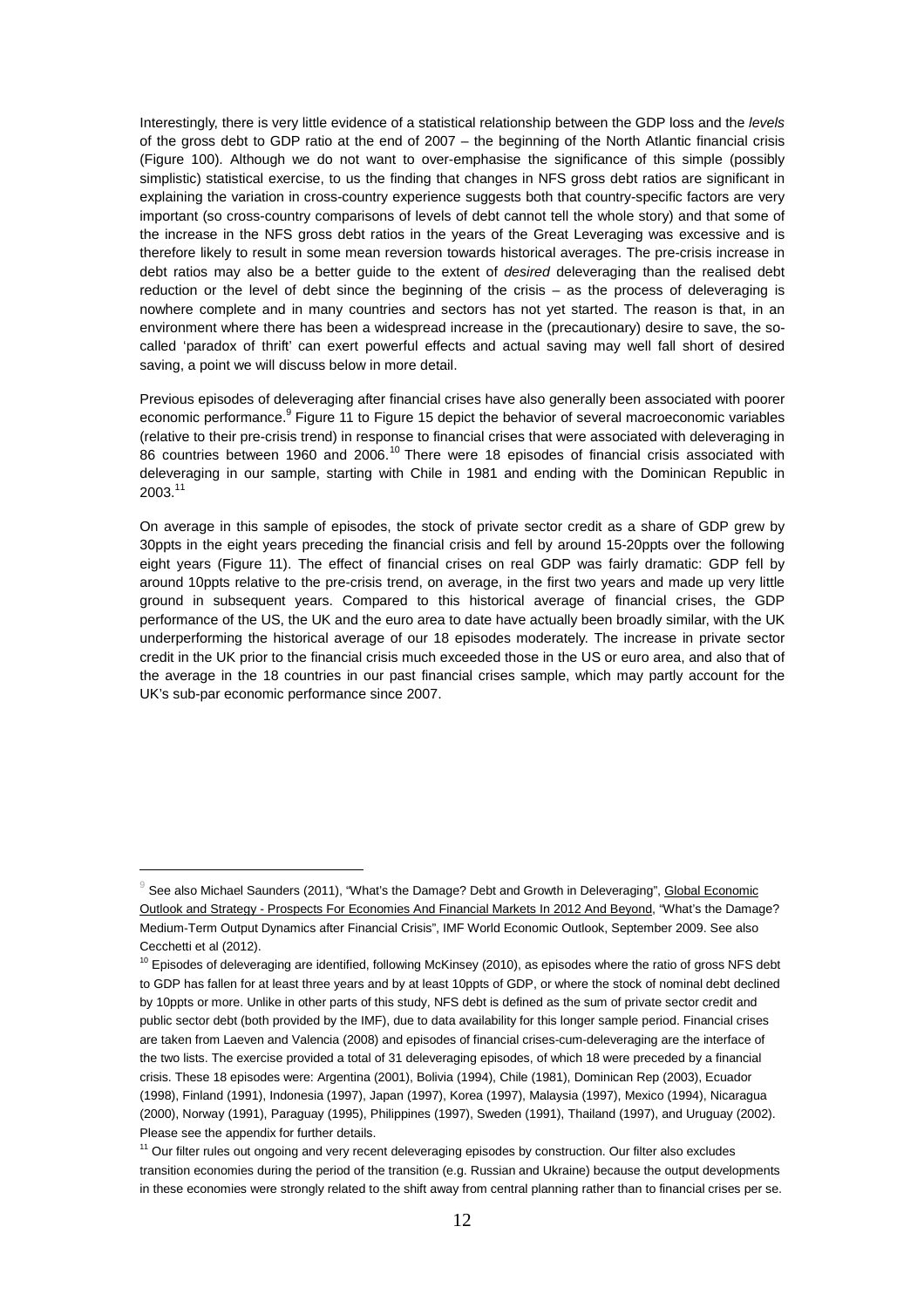**Figure 11. Selected Countries – Change in Domestic Credit to the Figure 12. Selected Countries – Real GDP Versus Pre-Crisis Trend, Private Sector (% of GDP), 2007-11 2007-16F** 





Note: Accumulated change in domestic credit to the private sector from T-8 to T+8, where T is the beginning of the banking crisis. For the US, the crisis is dated (T=0) in 2007, for the UK in 2008 and for the EA in 2009. The shaded area covers the interquartile range of previous episodes, which indicates the middle 50 percent of all crises. Source: IMF and Citi Research

Note: The shaded area corresponds to the interquartile range of previous episodes, which indicates the middle 50 percent of all crises. From T+4 (2012), real GDP corresponds to Citi Research forecasts.

Source: IMF, World Bank, BEA, Eurostat and Citi Research

As Figure 13 and Figure 14 show, both private consumption and investment fall sharply in the aftermath of financial crises with deleveraging. The fall in consumption is similar to the fall in GDP, but the fall in investment is more than three times as large – an example of the investment accelerator at work. Net exports on the other hand add substantially to GDP growth, but the contribution is almost entirely due to import compression, while exports were on average flat in these episodes. This suggests that the gains in external competitiveness and real exchange rate depreciations experienced by many of the countries in the sample (those that had a floating exchange rate, devalued a currency peg or abandoned a currency board) following their financial crises, boosted the trade balance in much the same way as fiscal austerity would at a constant real exchange rate: by depressing demand and lowering living standards. The improvement in external competitiveness was often associated with a worsening in the terms of trade that acted like a tax by lowering household real income (measured in terms of the consumption bundle).

#### **Figure 13. Selected Countries – Real Private Figure 14. Selected Countries – Real Consumption vs Pre-Crisis Trend, 2007-11**

 $\overline{a}$ 

**Investment vs Pre-Crisis Trend, 2007-11** 





Note: The shaded area corresponds to the interquartile range of previous episodes, which indicates the middle 50 percent of all crises. Source: IMF, World Bank, BEA, Eurostat and Citi Research

> Excessive debt not only creates the vulnerabilities that lead to financial crises. It also increases the cost of financial crises, as Figure 16 and Figure 17 show. In these figures we divide the sample into two groups, depending on the increase in debt prior to the financial crisis during the four years before the crisis.<sup>12</sup> The average increase in the debt-to-GDP ratio was 18ppts of GDP for the group with the larger debt increases, while this debt ratio actually fell by 3.5ppts in the other group, on average, in the 4 years before the financial crisis.<sup>13</sup> As we can see in Figure 16, the fall in GDP for the larger-debt increase

 $12$  We define a 'large' increase in debt as an increase above the median of all episodes over the three years leading up to the crisis (between T-4 to T-1), as in IMF (2012).

<sup>&</sup>lt;sup>13</sup> The cutoff increase in NFS debt was 8.8ppts of GDP.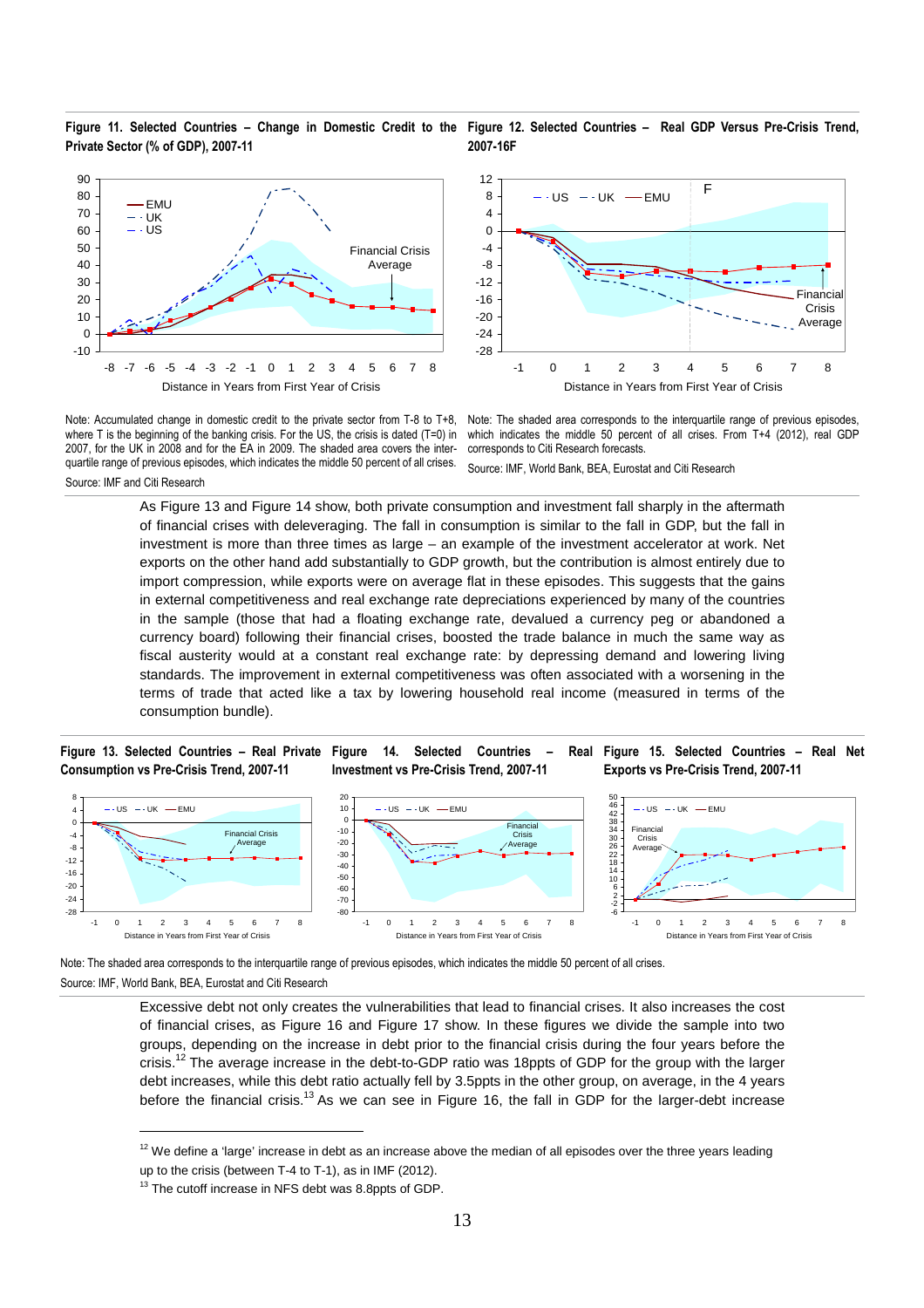group was almost twice what it was in the other group two years after the crisis. Even worse, it continued to fall relative to the trend, while the 'smaller debt increase' group crept back to trend. The fall in private sector debt post-crisis on the other hand was much steeper for the large debt increase group, while private sector credit fell modestly. The falls in investment and consumption were larger and more persistent, and so were the increases in saving rates for the countries where debt had risen more ahead of the financial crisis.

For the many countries that had large increases in private debt up until the North Atlantic financial crisis, the outlook may therefore be even gloomier than the average experience depicted in Figure 17 would suggest. Out of the 30 countries in our sample, all but 6 (Germany, Netherlands, Canada, Japan, Slovakia and Czech Republic) had increases in NFS gross debt in the three years leading up to the crisis that would have put them into the 'larger debt increase' group of the financial crisis sample.

Figure 16. Real GDP Versus Pre-Crisis Trend After Banking Crises, Figure 17. Change in Domestic Credit to the Private Sector (% of GDP) **1980-2011 after Banking Crises, 1980-2011** 



Note: "Large debt increase" group includes countries with above-median increases in Note: "Large debt increase" group includes countries with above-median increases in gross debt in the three years leading up to the crisis. Source: IMF, World Bank, and Citi Research

gross debt in the three years leading up to the crisis. Source: IMF, and Citi Research

#### **4.3 Even 'orderly' deleveraging is likely to be costly - coordination failures and the 'paradox of thrift'**

Systemic crises are particularly painful, as they often combine impairments to credit availability with an additional desire to increase saving. But debt reduction can impose heavy costs even outside episodes that feature a weak banking system and widespread restrictions on credit availability.

Increased planned saving implies lower spending on goods and services, and lower net income from the production of these goods and services for somebody unless that shortfall in demand is somehow replaced by increased spending elsewhere. However, the main reason that heavy economic, social and human costs are often associated with deleveraging by the public and private sectors is the fundamental coordination problem faced by decentralised capitalist market economies with large financial sectors and significant financial intermediation. This coordination problem can arise from an increased desire to save, no matter whether this was driven by liquidity or solvency concerns. This coordination problem has preoccupied macroeconomists since Keynes, and probably before Keynes also.

In a closed system (like the world economy) it has to be the case that system-wide aggregate saving has to equal system-wide aggregate investment. Even though this relationship holds identically ex-post, that is, for realized saving and investment flows and for actual purchases and sales of financial instruments, it need not hold ex-ante, for planned investment and saving and for planned financial asset accumulation and decumulation. It can therefore be viewed, ex-ante, as a coordination constraint. Failure for it to hold ex-ante can result in the revenge of the 'paradox of thrift'.

Unlike in a subsistence peasant economy, where a decision to save (that is, a decision to abstain from consumption of current goods and services), constitutes ipso facto an identical decision to invest (to add to the stock of real reproducible capital – by adding the grain that is not consumed to the stock of grain to be used in sowing for the next harvest), in a decentralised financially developed economy,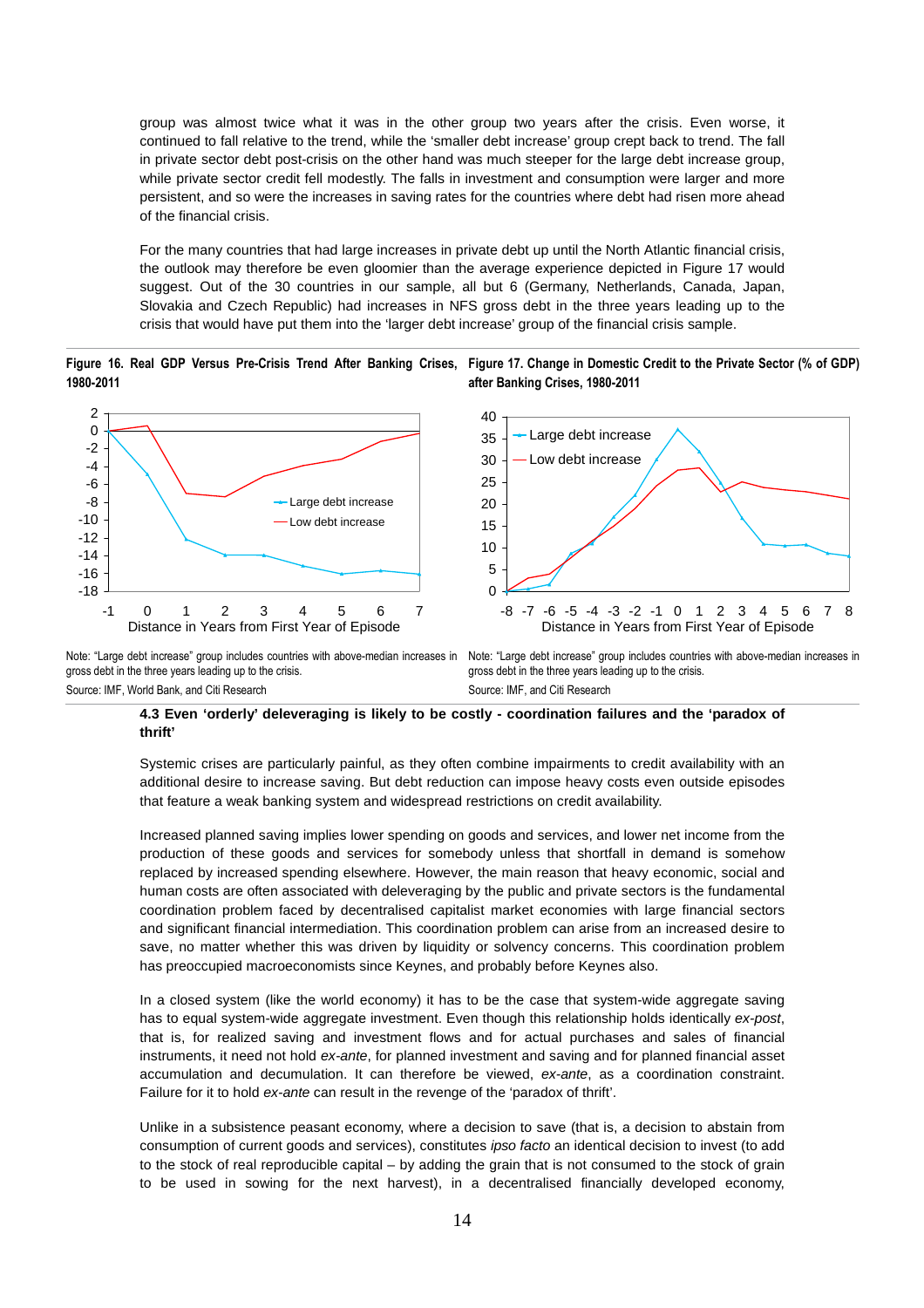households save (abstain from consumption) but invest very little in the form of capital expenditure. Instead household saving flows into a range of financial instruments. Likewise, firms do most of the capital expenditure, but when they cut their investment, they don't raise corporate consumption demand by the same amount. Instead they either retain profits or distribute their disposable income to households and other beneficial owners. This physical, institutional and legal separation of the saving and investment decisions places a big coordination burden on the financial markets linking households and NFCs, and, in a more complex world, households, NFCs, financial institutions, the government and the rest of the world. Much of the time, financial markets do a reasonable job of performing the task of balancing saving and investment at levels of employment close to full employment. But as the years since 2007 remind us, there can be spectacular (financial) market failures, sometimes aided and abetted by labour market failures and by policy failures.

In the Keynesian textbook model, the paradox of thrift described a situation where a planned increase in saving by households (that is, a planned or ex-ante reduction in household consumption demand at a given level of household disposable income) weakens output and employment to the point that actual, realized or ex-post saving instead of rising as planned, rises less, stays constant or even falls because lower consumption demand lowers production and thus household disposable income. We can see variants of these destructive feedback loops at work throughout the periphery of the euro area, in the UK and in core EA countries like the Netherlands, where the realization in 2011 by households that they had excessive gross (mortgage debt) and illiquid assets that were falling in value contributed to a major slowdown in private consumption demand and a recession.

It is key to recognise that the 'paradox of thrift' is not restricted to the consequences of fiscal austerity implemented by governments that are trying to reduce their debt burdens or deficits. It applies to the adverse feedback loops created by any economic agent, or sector, whose individually rational defensive actions when faced with an unsustainable debt and deficit configuration (or with any other reason for boosting his individual saving) creates negative income or demand externalities for other agents in the economy by cutting his consumption and thus the effective demand for output and actual output – externalities that are not effectively captured by the price signals, quantity signals or other information conveyed by these actions. Indeed, the original paradox of thrift does not involve fiscal austerity at all. Instead, it analysed the consequences of a 'spontaneous' decision by the private sector to raise the household saving rate.

Financial markets and financial asset prices and yields are supposed to coordinate the spending and saving plans of producers, consumers and other economic agents. Unfortunately, they do so least effectively when it is most needed. Allocation over time and the pooling, sharing, pricing and trading of risk are the areas of economics where both markets and governments are weakest. The incompleteness of markets (due to private and asymmetric information and costly contract enforcement, poor governance of private and public enterprises, the inability of governments to commit their successors and indeed often even themselves for any length of time, a pervasive lack of trust in people and institutions and a scarcity of all key ingredients of social capital) is a major obstacle to the efficient allocation of resources over time and across states of nature.

# **5. How to reduce debt over time? - mostly for sovereigns, but with lessons for other sectors**

To guide our discussion of the various ways to bring down sovereign debt (or indeed the debt of any economic agent), an accounting identity is useful: $14$ 

$$
\Delta d = (r - g)d - s
$$
  
=  $(i - \pi - g)d - s$  (1)

Here d is the net debt-to-GDP ratio, i is the one-period (strictly the instantaneous) nominal interest rate, g is the growth rate of real GDP, r is the ex-post (actual or realized) one-period real interest rate, *π* is the actual rate of inflation and s is the primary (non-interest) surplus as a share of GDP. To get from the first

 $\overline{a}$ 

<sup>&</sup>lt;sup>14</sup> The identities hold only in continuous time. For discrete periods, slightly messier expressions exist.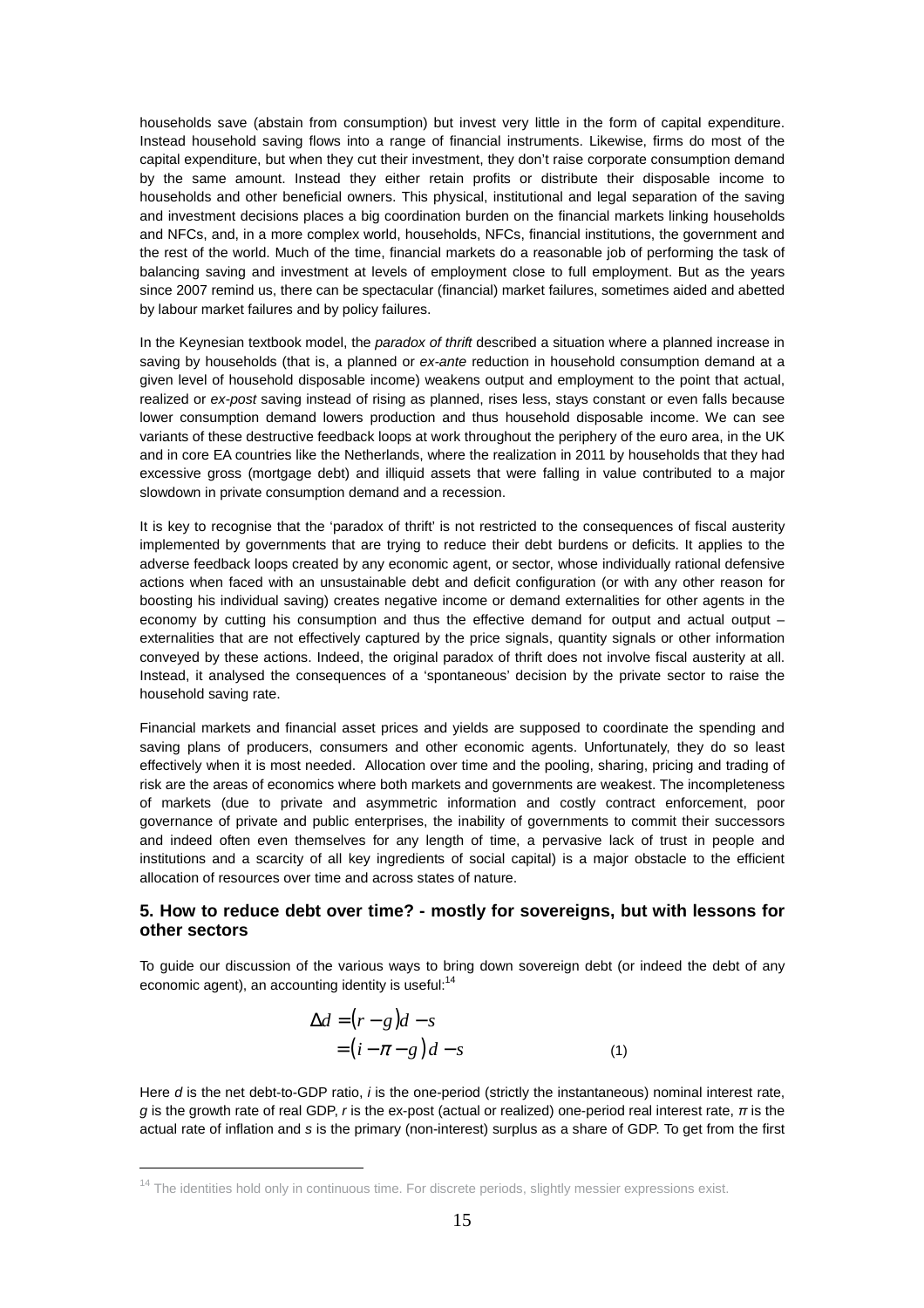identity in equation (1) to the second, we use the fact that the ex-post real interest rate equals the nominal interest rate minus the actual rate of inflation  $(r = i - \pi)$ . Equation (1) says that the change in the net debt-to-GDP ratio is given by the primary surplus (as % of GDP) and a 'snowball' factor that depends on the difference between the real interest rate and the growth rate of real GDP.

Now let  $\widetilde{r}$  be the *ex-ante* or expected real interest rate. The nominal interest rate equals the ex-ante real interest rate plus the expected rate of inflation,  $\pi^e$  , that is,  $i = \widetilde{r} + \pi^e$  . It follows that:

$$
\Delta d \equiv (\tilde{r} + \pi^e - \pi - g)d - s \tag{2}
$$

From equations (1) and (2) we can see that there are five distinct ways to deleverage (strictly to engage in net deleveraging), that is, to reduce d. When we list these five modalities, we are strictly keeping all else constant, even if this may make no sense in practice because there are other economic relationships linking the variables in equations (1) and (2). The five ways to deleverage are:

I. **Practice fiscal austerity** (increase s by increasing the numerator of s, tax revenues minus noninterest public spending in the case of the public sector**)**.

This approach  $-$  fiscal pain through cuts in public spending or tax increases  $-$  is painful and unpopular. This is partly because, even holding constant the level of economic activity (GDP and employment), public spending cuts deprive the beneficiaries of public spending of some of the benefits they receive, whether in cash or in kind, and because tax increases reduce disposable income or wealth. In addition, since the real world is Keynesian, at least in the short run, fiscal tightening almost always depresses economic activity. The expansionary contractionary fiscal policy paradigm of Giavazzi and Pagano (1996) and Alesina and Ardagna (2010) is a theoretical curiosum. The announcement effects, today, of a credible commitment to future fiscal austerity may be expansionary (because it lowers long-term interest rates), but when the pre-announced fiscal tightening occurs, it will almost surely depress aggregate demand and economic activity. There is also no empirical evidence of a Keynesian 'Laffer curve' where tax increases or cuts in public spending reduce economic activity to such an extent that the tax base shrinks to the point that the deficit increases despite the fiscal tightening (see Cottarelli and Jaramillo(2012)), although excessive and misdirected fiscal zeal can do lasting damage to potential output, by depressing capital formation and through hysteresis in the unemployment rate.

#### **II. Reduce the effective nominal interest rate on the public debt, i**.

This can be done (a) by influencing the market equilibrium interest rate (say through QE or other large-scale asset purchases of sovereign debt or private debt), (b) by ensuring the funding of the sovereign by the private sector (typically in the primary markets) at a cost below the market equilibrium interest rate, that is, through financial repression, or (c) by getting access to sovereign funding at below-market interest rates from external official entities, as Greece, Portugal and Ireland do through their access to the concessional and conditional funding of the IMF, the Greek Loan Facility, the EFSF and soon also the ESM. Holding constant the actual inflation rate,  $\pi$ , this is equivalent to lowering the ex-post real interest rate, r. In the post-World War II sovereign debt deleveraging in the US and the UK, as well as in many other countries, this has been an important mechanism for deleveraging (see Sheets (2012, 2011)). Reinhart and Sbranica (2011) found that between 1945 and 1980 financial repression, working through a reduction in the real rate of interest on public debt, was a major contributor to the reduction in public debt seen in many countries.

#### III. **Pursue policies that raise the actual rate of inflation,** *π***.**

From equation (1), this will work provided these policies don't raise the nominal interest rate, i, don't lower the growth rate of real GDP,  $q$ , and don't raise the primary deficit,  $-$ s too much. The most obvious problem is raising inflation without raising the nominal interest rate. Consider equation (2). If the equilibrium or ex-ante real interest rate  $\tilde{r}$  is not affected by the inflation-raising policy (this is sometimes referred to as the Fisher hypothesis), then higher actual inflation lowers the debt to GDP ratio only if and to the extent to which it is unanticipated (if  $\pi$  rises by more than  $\pi^e$ ). If anticipated inflation rises as much as actual inflation, the nominal interest rate will rise one-for-one with the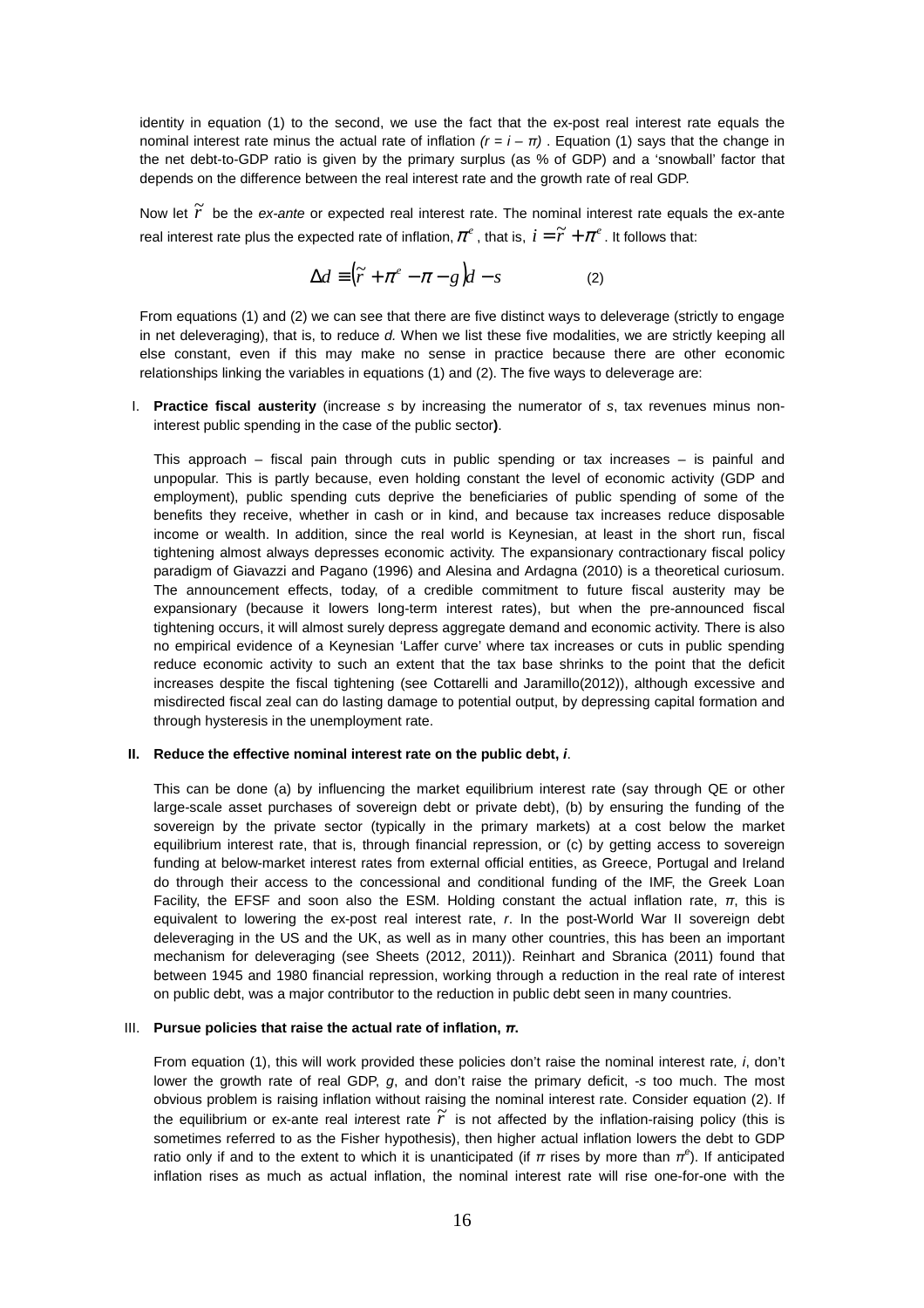expected and actual inflation rate and there is no deleveraging. Financial repression can come to the rescue here too, of course. If the authorities stop the nominal interest rate on the public debt from rising with expected inflation, there is a de-facto reduction in the ex-ante real interest rate  $\tilde{r}$  and deleveraging will occur regardless of whether the inflation is anticipated or not.

Unanticipated inflation (or anticipated inflation combined with financial repression that keeps nominal yields from rising in line with anticipated inflation) can always be used to inflate away the real burden of servicing a given outstanding stock of (public) debt that is denominated in domestic currency (but not of course, inflation-linked debt or foreign-currency-denominated debt).

Temporary inflation can solve a fiscal unsustainability problem when the proximate cause of the fiscal unsustainability is a very large stock of debt and when the real value of the flow (primary) deficit does not present a material problem. Italy fits that category. If the general government debt burden is more modest but the (primary) general government deficit is large – which was the situation in Ireland and Spain in early 2008 before bad private assets began their migration to the public sector balance sheet – a short sharp burst of inflation cannot solve the fiscal unsustainability problem by itself. If both the public debt burden and the public sector primary deficit are large in real terms and as a share of GDP, as is the case in the US and in Japan, inflation can only provide relief on the stock component of the fiscal unsustainability conundrum. The bulk of the real flow primary deficit will have to be eliminated some other way.

### **IV. Raise the growth rate of real GDP, g.**

This, of course, is everyone's favourite deleveraging option because it is effectively painless, especially if it means raising output by reducing economic slack and involuntarily idleness of resources rather than by raising potential output along with actual output, which will in general require sacrificing valued leisure and/or private or public consumption to boost capital expenditure. Raising the level and/or growth rate of real GDP increases the real resources available for public debt service without the need for fiscal austerity – cuts in public spending or tax increases. Some of the writings of the 'growth instead of austerity' school make it look as though the governments of the EA member states, the UK and other countries engaged in fiscal austerity either don't recognize that fiscal austerity hurts output and employment in the short and medium run or somehow forgot to push the 'growth button'. The problem with this view is that unlike fiscal austerity, which is a policy (or rather a set of two broad categories of policies: public spending cuts and tax increases), growth is not a policy. Growth is an outcome that a country enjoys if it has (1) the right policies, (2), the right institutions and culture, (3) the right initial conditions, (4) the right external environment, (5) a bit of luck and (6) affordable funding for the sovereign and other systemically important institutions.

#### **V. Write down the debt or mutualise it.**

The final deleveraging option is default (restructuring) or mutualisation – effectively making the debt (or part of it) jointly and severally guaranteed by a wider community.

Debt default or debt restructuring takes two canonical forms from an economic perspective. The first is equitisation: part or all of the debt is turned into equity. This option is rarely applied even in part to sovereign debt, although it is common in the financial sector and the corporate non-financial sector. The second is a write-down. Repudiation is a 100% write down. From an economic perspective, what matters is the net present discounted value (NPV) of a write-down relative to the value of servicing the debt in full according to the letter of the debt contract. Whether the restructuring is voluntary or coercive and the details of the restructuring (maturity extension, lower interest payments, write down of face value or notional value of the debt) is of interest to lawyers, credit rating agencies, the ISDA Determinations Committees and politicians who don't understand the difference between face value and NPV and/or hope that their voters don't understand the difference either, but is of secondary economic significance.

# **6. When is Deleveraging Most Harmful?**

The most damaging forms of deleveraging, from the point of view of their short-to-medium run impact on aggregate demand, output and employment, as well as possible long-run or even permanent effects on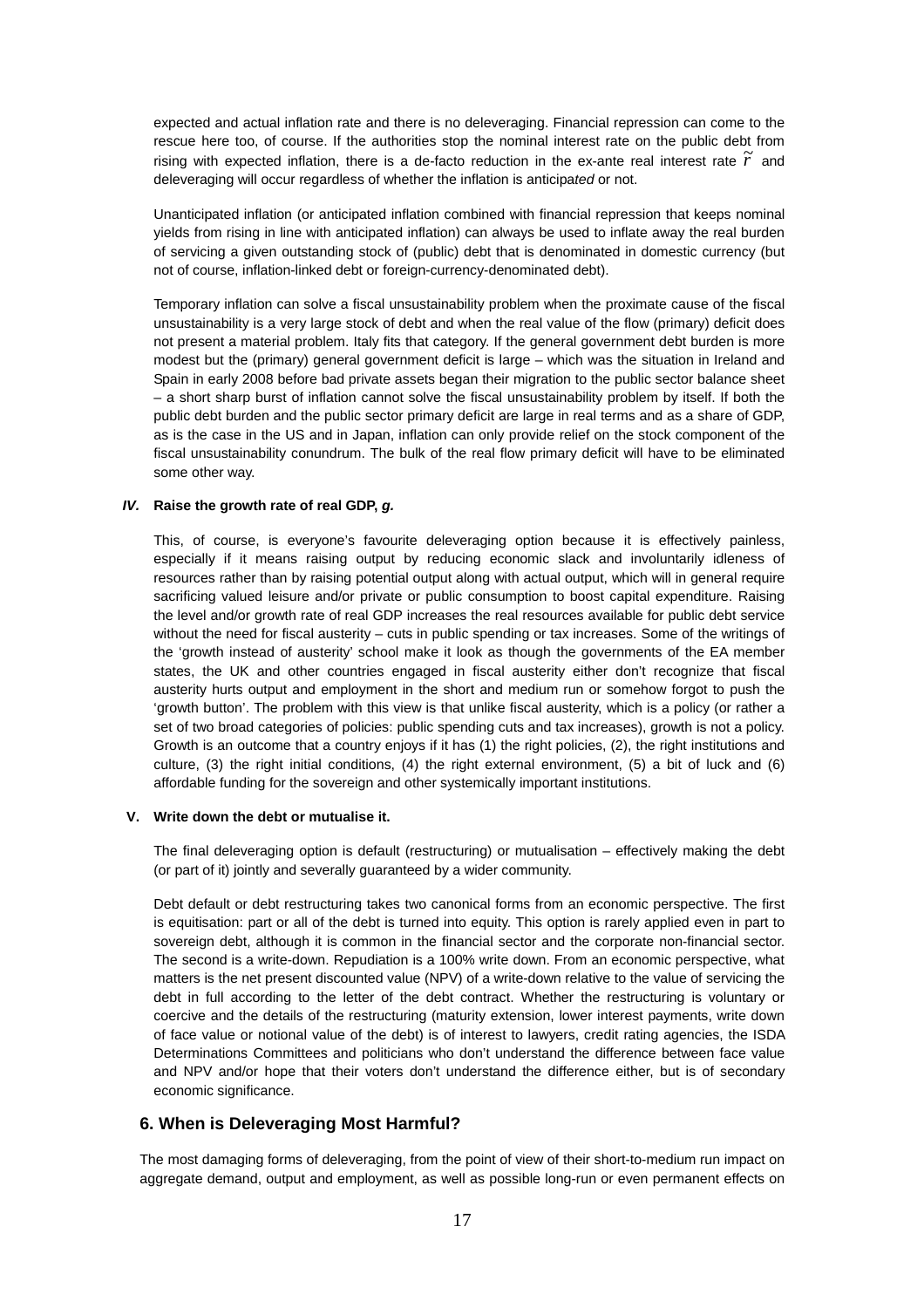potential output, occur when the ex-ante desire to increase saving rises sharply and when the coordination of decisions on saving, investment and on sales and purchases of financial instruments are poorly coordinated by markets and governments. These circumstances generally are more likely to arise,

- **if the state is among the sectors that need to deleverage.** As discussed before, the government is often tasked with stabilizing the economy when the non-financial private sector deleverages. If, however, the government is preoccupied with its own debt burden, it is often constrained in its ability to support the private economy. It is also less effective as a focal point for coordinating private sector decisions. Furthermore, as noted earlier, the state is also usually the ultimate source of financial support for the banking sector. Weak banking sectors can exacerbate the harm done by NFS or government deleveraging. Finally, debt restructuring for sovereigns, while far from rare in a historical context, is often done inefficiently, as timely and orderly debt restructuring is often impeded by the lack of clear (contractual and/or statutory) procedures and by partisan political considerations;
- **if the banking sector is in poor shape.** Weak banking sectors strengthen precautionary saving motives of households and non-financial corporates, and often lead to liquidity hoarding behaviour by banks themselves. What is more, as discussed above, the risks of disorderly and contagious bank deleveraging and bank runs (encouraged by the 'sequential service constraint' on bank deposits when it is feared available reserves are insufficient to meet likely deposit withdrawals) are larger than for other sectors, not only owning to the banking sector's higher leverage, but also because of the lack of clear and efficient procedures for bank debt restructuring in many countries – even though both excessive banking sector leverage and a lack of orderly resolution regimes for banks could be solved through collective action;
- **if more/larger sectors are attempting to deleverage at the same time.** Coordination becomes more complex and finding a sector that is willing to reduce its financial surplus, while others are attempting to raise theirs, more difficult**;**
- **if the objective is to increase net wealth/reduce net debt** rather than to bring down gross balance sheet size or levels of debt, i.e. if there is a desire to increase active net financial deleveraging (a larger planned sectoral financial surplus) or to increase active net deleveraging (a higher planned sectoral saving rate). The capital adequacy ratio of an agent/sector can be raised and its leverage ratio reduced without this requiring either active net deleveraging ('saving') or active net financial deleveraging: the agent or sector does not have to raise its saving or reduce its investment. All that is required is that assets and liabilities be reduced by the same amount. This is true even if there are no capital gains or losses. The coordination problem is not eliminated – distressed asset sales to pay off maturing debt can set in motion damaging feedback loops between lack of market liquidity and lack of funding liquidity – but is in principle simpler than when saving and investment decisions have to be coordinated as well.

# **7. How much deleveraging has taken place?**

 $\overline{a}$ 

The leverage party has mostly stopped. Growth in debt and credit have fallen in most developed markets, sometimes precipitously. In the period 1995-2006, gross non-financial sector debt grew by 9.3%pa in nominal terms, on average, but nominal NFS debt growth fell to 3.8%pa between 2008 and  $Q2$  2012.<sup>15</sup> The fall in real credit growth is somewhat smaller on average than the drop in nominal credit growth rates, as inflation rates have also fallen in many countries recently (relative to pre-2006 growth rates), but real credit growth still fell in the post-2008 period relative to the pre-crisis trend in all but 4 countries in the sample (Belgium, Canada, Czech Republic and Japan). With very few (and small) exceptions, the most recent data do not indicate any pickup in the rate of NFS credit growth

The pace of deleveraging, in what follows mostly measured by the change in the stock of debt relative to GDP, has been very uneven across countries in recent years. Substantial deleveraging has taken place in some countries and sectors. Ten countries (Italy, Poland, Netherlands, Czech Republic, Slovakia, Belgium, Finland, France, Japan and Cyprus) have not seen any decrease at all in the NFS gross debt

 $15$  In both cases these values are GDP-weighted growth rates in local currency.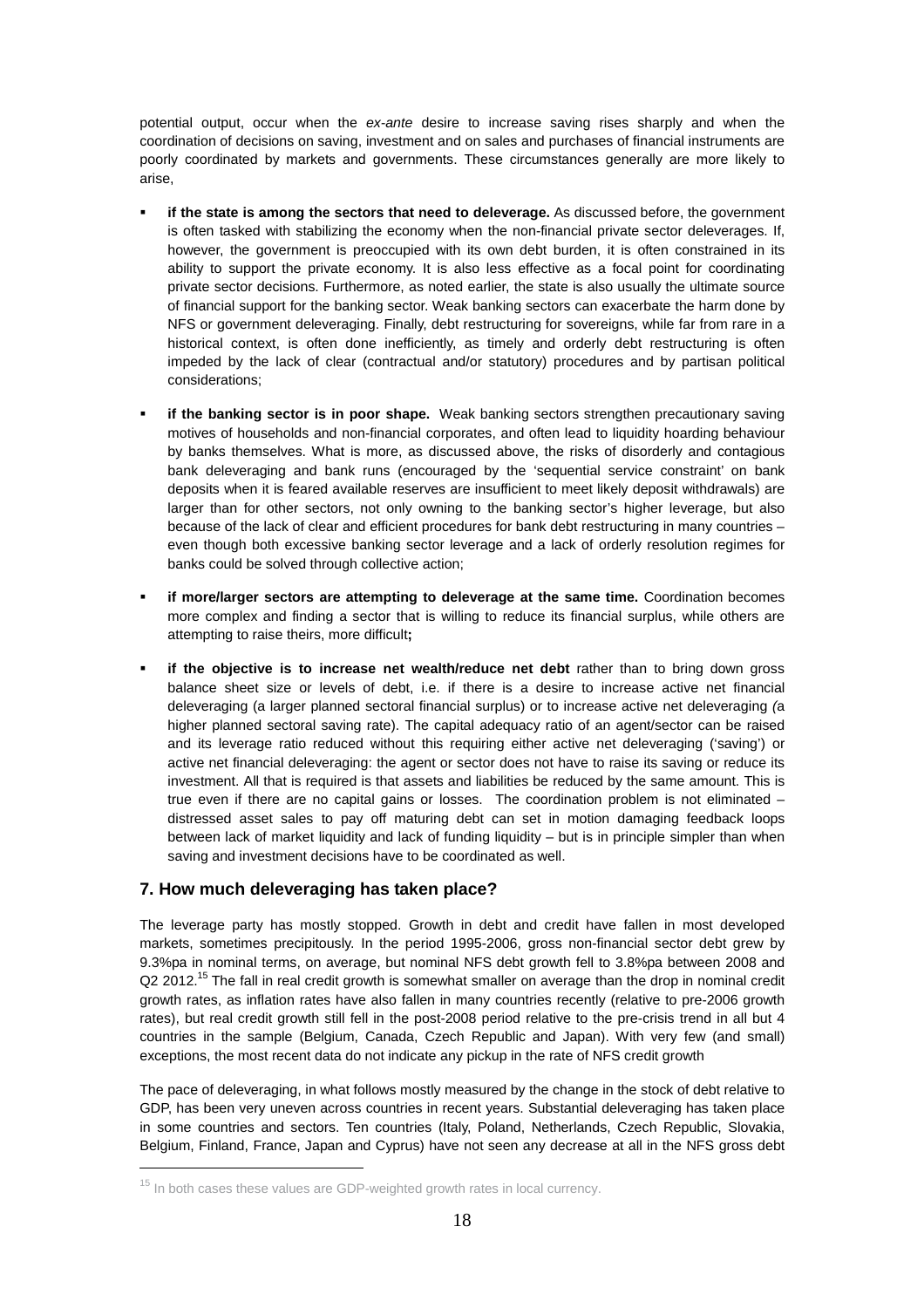to GDP ratio by Q2 2012. In many countries, gross debt as a share of GDP has increased further since 2008, mostly through increases in the public debt ratio, while the private debt ratio has fallen more often (Figure 18). Thus, in 14 out of 28 countries the latest data indicate a reduction in gross debt-to-GDP ratios of NFCs relative to 2008 and in 11 countries for HHs, while only three countries had decreases in public debt – one of which is Greece as a result of its debt restructuring. Public debt ratios peaked only very recently in some countries and were in fact still rising in almost half of our sample (in 13 out of 28 countries).





**Figure 18. Selected Countries – NFS gross debt/GDP ratio, Change 2008 – 2012Q2 (% of GDP)** 

Note: Total non-financial sector gross debt equals the sum of households (HH), non-financial corporations (NFC) and general government (public) gross debt. All values are expressed on a non-consolidated basis except for Australia and Portugal. For Italy, the Netherlands, and Ireland latest data correspond to 2012Q1, while for the EA and Cyprus correspond to 2011\*In Ireland, HH gross debt to GDP ratio declined by 1ppts, NFC debt/GDP increased by 74ppts, while GG gross debt/GDP increased by 64ppts. Source: OECD, Eurostat, National Sources and Citi Research

However, the most recent data suggest that private debt ratios at least have peaked in most countries – in all but two (Belgium and Portugal) for NFCs, and in all but four (Belgium, Canada, Slovakia and Czech Republic) for households, even though in many cases the peaks were very recent. Across countries, gross deleveraging in recent years seems to have been a 'Nordic' phenomenon. In the Baltic and Scandinavian countries gross debt ratios have fallen strongly from their respective recent (post-2006) peaks (Figure 19

). In many other countries, including the UK, Ireland, Portugal or France, NFS gross debt ratios have not fallen at all. In some countries, including the US and Spain, the aggregate amount of deleveraging has been rather small, but as noted, more substantial private sector deleveraging has been met with increases in public debt.



#### **Figure 19. Selected Countries – Non-Financial Sector gross debt/GDP ratio, peak – 2012Q2**

Note: Peak corresponds to maximum since 2006 for NFS gross debt. All values are expressed on a non-consolidated basis except for Australia and Portugal. For Italy, the Netherlands, and Ireland latest data correspond to 2012Q1, while for the EA and Cyprus correspond to 2011 Source: OECD, Eurostat, National Sources and Citi Research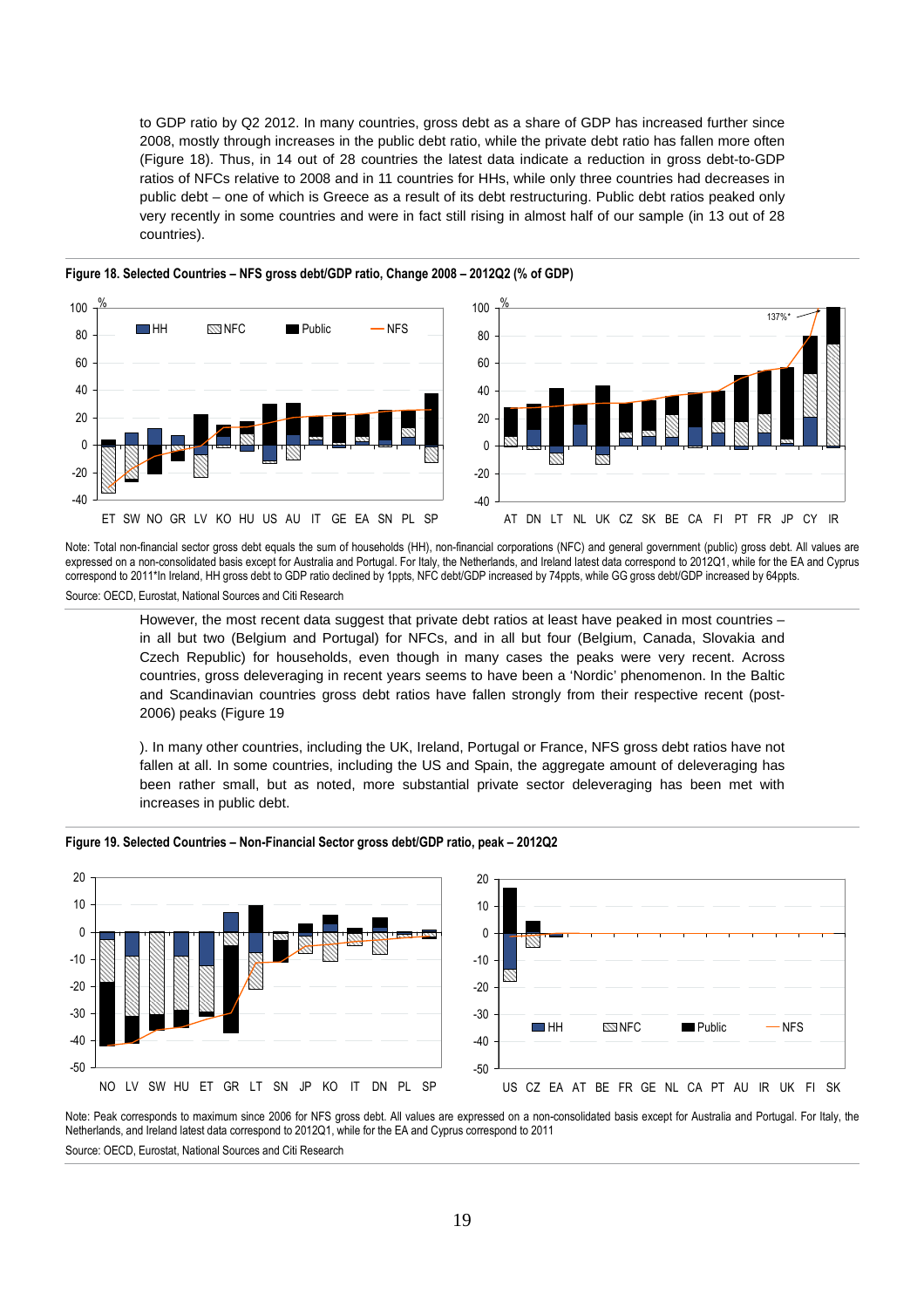Where it occurred, deleveraging seems to have been driven by differential economic growth or default rather than variations in credit growth, i.e. the countries with the largest debt reductions were not generally the ones with the largest reductions in (nominal or real) credit growth. As noted above, nominal and real credit growth has fallen quite substantially in many countries, and particularly so in highly leveraged economies. Growth rates in debt-to-GDP ratios have also fallen quite substantially. But the fact that real and nominal GDP growth have been very weak in recent years has made the job of deleveraging much harder – the average yearly rate of nominal GDP growth between 2008 and 2011 was a whopping 5.5ppts lower than for 2000-08, while nominal debt growth fell by 4.7ppts.

### **8. How much more deleveraging is to come?**

Likely and desirable levels of sectoral debt are likely to be lower than prior to 2007. Economic theory, however, provides little guidance on optimal levels of debt and leverage. In the absence of fundamentally-based criteria for debt sustainability, focal points can be useful benchmarks:

- For public debt, the Maastricht Treaty of the EU provides one such focal point with a threshold of 60% for general government gross debt-to-GDP ratios
- Cecchetti et al (2011) find that on average debt is associated with lower GDP growth when gross debt-to-GDP ratios exceed 85% for the public sector (close to the Reinhart and Rogoff (2009) threshold of 90% of GDP), 90% for the non-financial corporate sector and 85% of GDP for HHs (even though the threshold was not statistically significant in the case of HHs).

Debt levels experienced during a period for which there is general agreement that financial excesses were absent may also provide useful benchmarks.

#### **8.1 Households are likely to require plenty of additional deleveraging**

Figure 20 highlights the difference between HH gross debt levels (relative to GDP and disposable income) today and in 2001. On (an unweighted) average, HHs would need to reduce their gross debt by around 30ppts of GDP to get back to 2001 levels, not a small order given that debt only fell by around 1.5ppts of GDP on average in the two and a half years since the end of 2009. While the magnitudes differ, the picture painted by ratios of HH gross debt relative to HH disposable income is very similar.



**Figure 20. Selected Countries – HH Change in Gross Indebtedness required to return to 2001 levels** 

Note: HH refers to households. Values correspond to the difference between HH gross debt divided by GDP or disposable income at the latest available date and in 2001.

Source: OECD, Eurostat, National Sources, and Citi Research

If we distinguish the countries in our sample according to the pressures for households to deleverage, we observe the following regularities.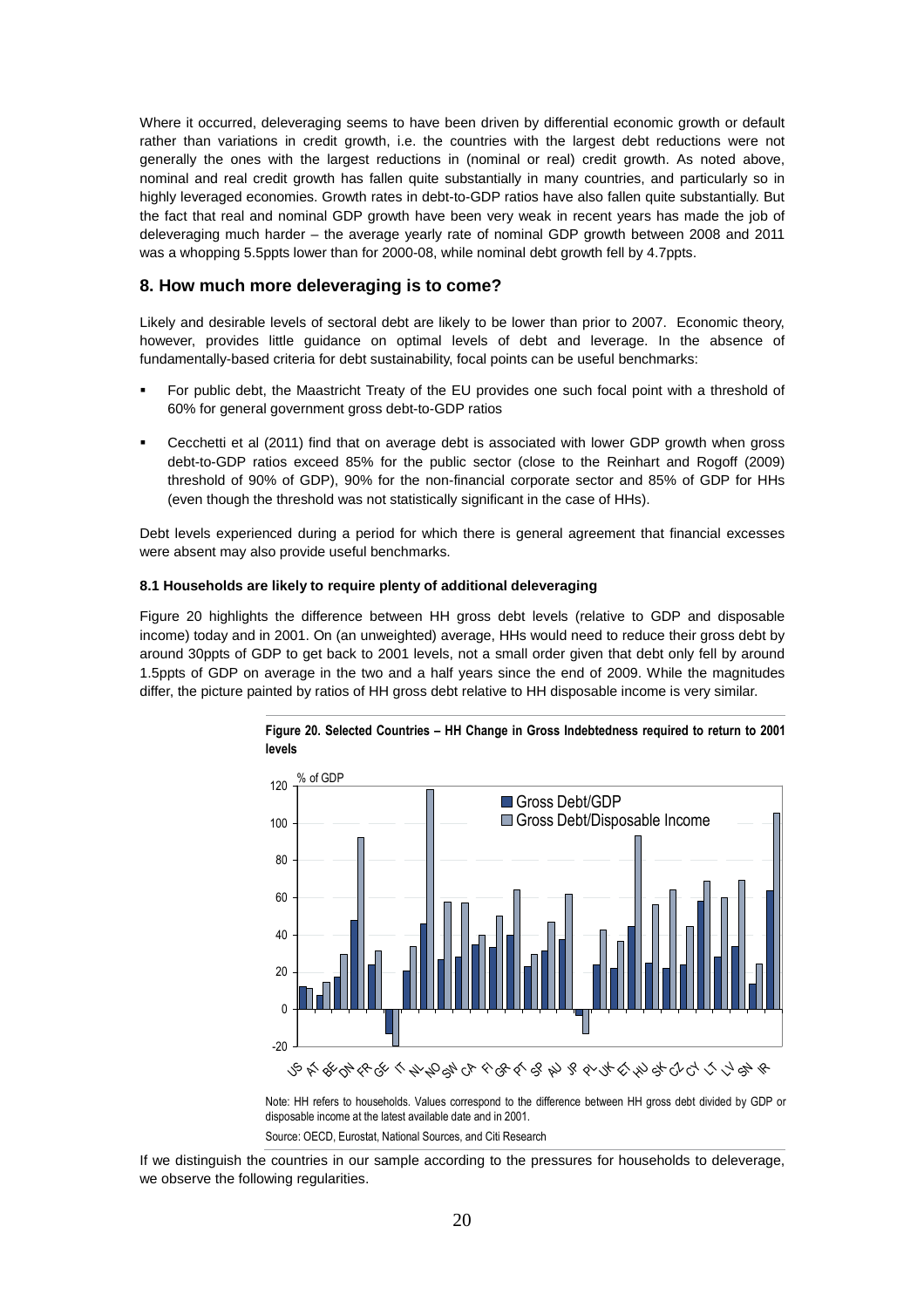First, there are countries with unambiguously large and likely long-lived deleveraging pressures for HHs. This group includes countries that have had very large increases in gross debt over the past decade, substantial increases in most measures of net debt and recent (or likely future) substantial reductions in net worth (financial and non-financial). Levels of gross and net debt are also often relatively high in these countries, and the degree of deleveraging achieved in recent years has been modest. Among the countries in this group are Cyprus, Greece, Ireland, Spain, and Portugal, where HH gross debt relative to GDP are 58ppts of GDP, 40ppts, 63ppts, 32ppts and 23ppts, respectively, higher than in 2001 and where house prices have fallen in recent years (generally leading to falls in HH net worth, including nonfinancial assets where data are available), even though in Portugal by rather little to date.<sup>16</sup> The latest available data indicate that HH nominal gross debt is falling at an annual rate of around 2.5% in Spain, 4-4.5% in Portugal and Ireland, and 7% in Greece but is still increasing in Cyprus. Assuming that deleveraging continues at this pace, bringing gross debt back to their 2001 levels would under our assumptions for nominal GDP growth take around or above another decade in these five countries.<sup>1</sup>

Second, there are countries with more moderate, but still deleveraging pressures, at least in the medium-term. This group includes countries with relatively large increases in HH gross debt (and usually high levels of gross debt) but where HH net worth (often reflecting a combination of financial and non-financial wealth) has remained relatively robust. This group of countries includes Australia, Canada, Denmark, Korea, Norway, Sweden, the Netherlands, and the UK. In our view, the large increases (and often high levels) of gross indebtedness and the fact that house prices are often high in these countries suggests that at least some gross deleveraging will likely be necessary in coming years in these countries. In some, such as Denmark, house prices have already fallen substantially, which has led to some pressures to reduce debt. In most other countries (except the UK), deleveraging has not yet started in earnest.

The group of countries with moderate deleveraging pressures on HHs also includes countries such as Belgium, France (where increases in gross debt have been sizable but smaller, and where HH net worth has also held up) and Italy (where HH gross debt is low, but has also risen quite a bit in the past decade, and where HH net worth has suffered) – where deleveraging has also not yet started. This group also includes the US (where HH deleveraging has gone quite a long way, but HH net worth has fallen), and a number of Eastern European countries (where HH debt and house prices have fallen after sizable prior increases, but where levels of debt remain low).

In the group of countries with moderate deleveraging pressures the time horizon over which the deleveraging will play out is difficult to pin down – precisely, because there is no significant deleveraging process in place by now, with some exceptions

Third, there is a small and select circle of countries with very modest increases in HH gross debt and no need for net deleveraging, either. This select circle includes Austria, Germany and Japan, and maybe Switzerland. Germany and Japan are in fact the only countries among the 30 countries in our sample, where gross debt-to-GDP ratios for HHs at the latest available date (usually Q2 2012) were below those in 2001.

#### **8.2 Non-financial corporations**

 $\overline{a}$ 

For non-financial corporations, gross debt is on average (unweighted) 26ppts of GDP higher than it was in 2001, but with greater differences between the countries – in Ireland, gross debt levels of NFCs are 165ppts of GDP higher! In a number of countries, NFC gross debt has fallen relative to GDP since 2001 (in at least 5 countries: the Netherlands, Sweden, Japan, Poland, and the Czech Republic). Accounting

<sup>&</sup>lt;sup>16</sup> Generally, in countries with very long housing booms, even after recent falls in house prices, house price levels are still up from the levels of the later '90s or early '00s, with the level of non-financial asset holdings up by more still, as supply has increased.

<sup>&</sup>lt;sup>17</sup> Our assumption for nominal GDP growth is based on the average Citi forecasts (IMF for Cyprus) for 2012-2016 for real GDP and CPI inflation. Under these assumptions, returning HH gross debt-to-GDP to its 2001 levels would take 6 years in Portugal, 7 years in Greece, 11 years in Ireland and 13 years in Spain. These assumptions would not suggest any deleveraging in Cyprus but assuming that HH gross debt-to-GDP falls by 3ppts/year, it would take 16 years there.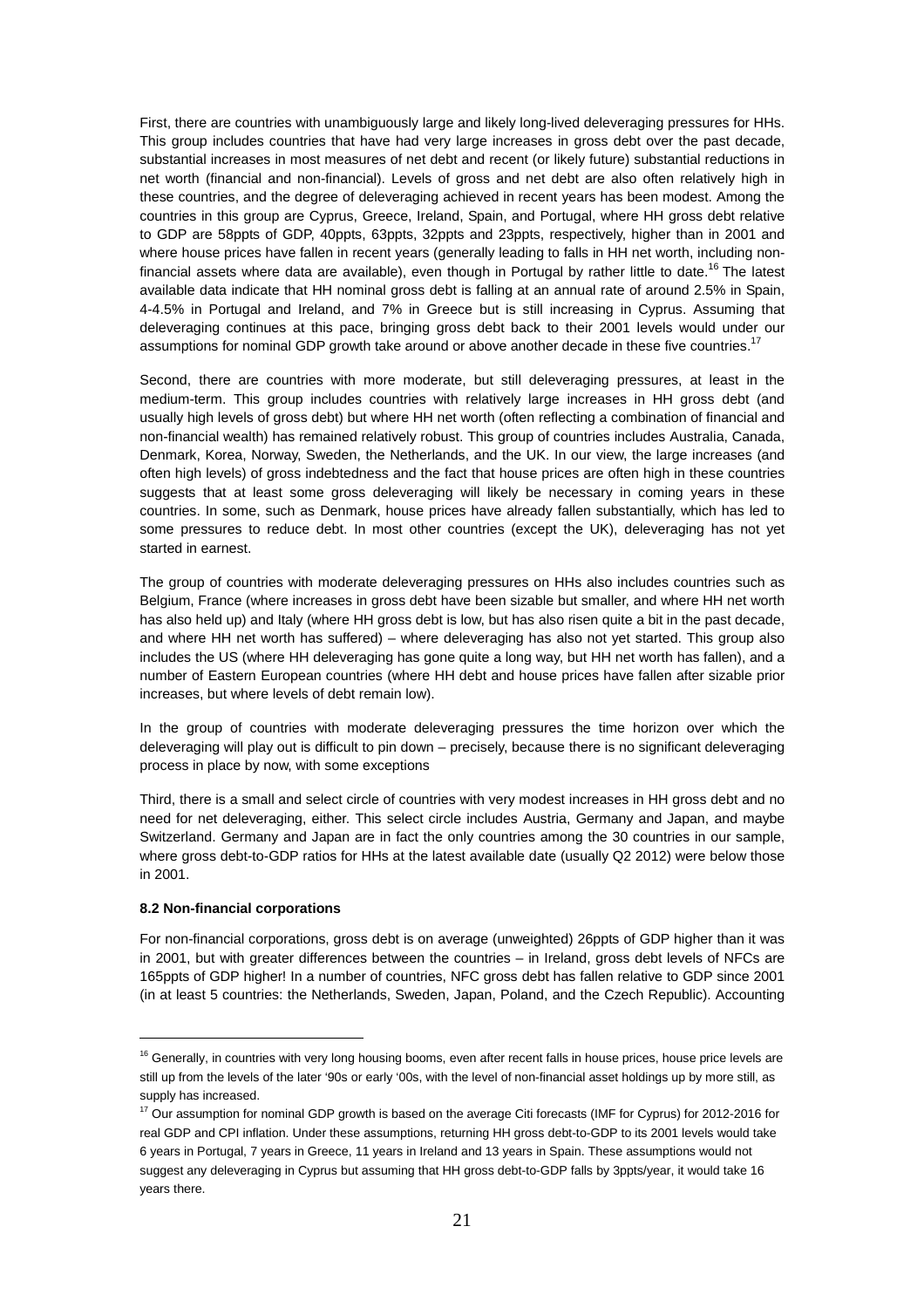for currency and deposit accumulation leaves the picture broadly unchanged, but considering narrower measures of net debt (i.e. netting out broader sets of assets) suggest lower increases in indebtedness.

Generally, the list of countries where prior debt increases (and therefore future deleveraging needs) were high is rather similar to that for HHs: Gross NFC debt increased strongly in Cyprus, Ireland, Portugal, and, Spain, but also in Belgium and the UK and a number of countries in Emerging Europe. In few of these countries have levels of gross debt to GDP come down substantially from the peak. However, even in these countries NFC financial net worth is often still substantially higher than it was in 2001, including in Portugal, Spain, and Ireland. This truly highlights the roles of gross debt and access to liquidity in creating acute deleveraging pressures.

In Greece, the levels of gross debt and broad measures of net debt are low in the cross-country comparison, and the increases have been below the cross-country average. But equity has fallen even more steeply, so that debt-to-equity ratios have seen among the largest rises in our sample (Figure 21). In the US, NFC gross debt-to-GDP ratios have recently come down and have registered below average increases in the previous decade.

However, we consider the argument that DM corporates generally have a strong balance sheet position to be overplayed. First, Figure 21 highlights that debt to equity ratios, while very volatile, have risen, not fallen, in many countries since 2001. Second, corporate profit margins are high and are unlikely to rise further in many countries, and could well fall over time, putting pressure on measures of corporate leverage that are based on earnings or profits. Third, in an environment where public sectors are under pressure to consolidate finances, cash-rich corporate balance sheets may offer an opportune source of revenue for fiscal consolidation. A number of countries, including Spain and France, have already raised corporate taxes in recent years against a year-long trend of falling corporate tax rates. Of course, the opposite holds in the few countries that currently have lots of fiscal space – Sweden just decided to lower its corporate tax rate to stimulate a slowing economy.

Taking the Cecchetti et al-suggested value of 88% of GDP as a benchmark, many countries (23) could raise potential GDP growth by achieving a lower level of corporate debt. Only in Australia, the US, Germany, Greece, Slovakia, Poland and Lithuania, did NFCs remain below that threshold, with Irish NFCs at 206ppts above the benchmark.



**Figure 21. Selected Countries – Change in leverage required to return to 2001 levels** 

Note: Values correspond to difference between NFC gross debt/GDP and gross debt/equity at the latest available date and 2001.

Source: OECD, Eurostat, National Sources, and Citi Research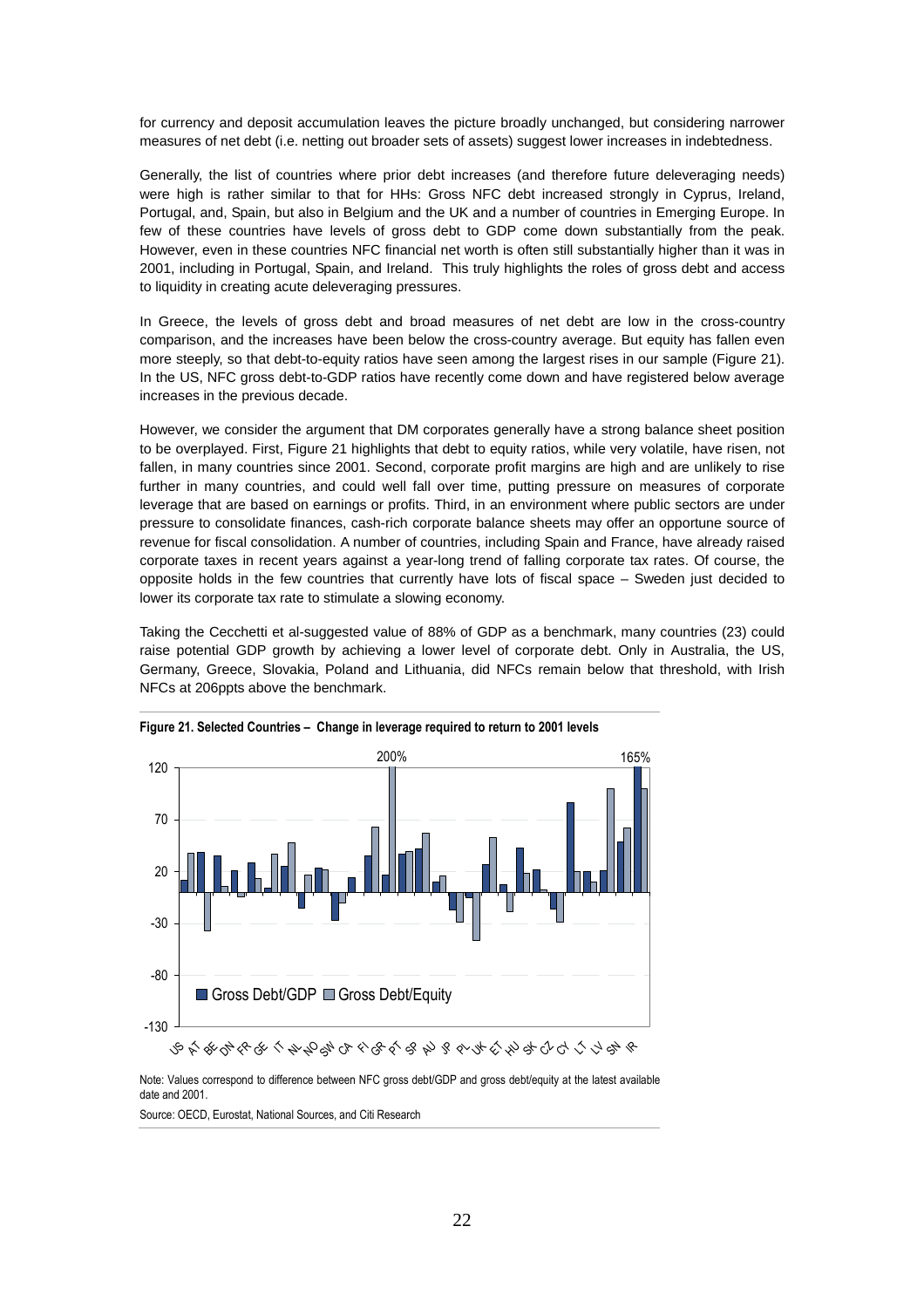#### **8.3 Public Debt**

 $\overline{a}$ 

Figure 22 presents the levels of general government gross liabilities to GDP for our sample of countries in Q2 2012.<sup>18</sup> Of the 30 countries in the sample, 21 were above the 60% of GDP benchmark. Among those that were below 60% of GDP, four (Estonia, Czech Republic, Lithuania, Latvia) are EMs. 14 of the 30 countries were above the 90% of GDP benchmark too, by only a small margin for Spain and Germany (both at 92% of GDP) but with Japan carrying general government liabilities of a staggering 240% of GDP. The US and the UK have both recently crossed even the higher threshold. These numbers are not what one would expect for safe haven countries, a designation used not just for the US but also for the UK these past two years.



**Figure 22. Selected Countries – General Government Liabilities (% of GDP), Q2 2012** 

Note: For Italy, the Netherlands, and Ireland latest data correspond to 2012Q1, while for Cyprus and the EA it correspond to 2011

Source: OECD, Eurostat, National Sources, and Citi Research

What is more, as indicated above, public debt levels and ratios to GDP are still rising in many countries, including the US, Japan and the UK.

Now that the illusion of the existence of risk-free sovereign debt is broken, probably beyond repair, we doubt that private investors will continue to finance or refinance such levels of government debt even in the safe havens, for very much longer at anything near current levels of yields, without much friendly or not-so-friendly encouragement (aka financial repression) by the relevant national authorities (usually a combination of the national/federal treasuries, central banks and regulators/supervisors). Financial repression and/or continued activity by the central bank as the buyer of last resort may for a while still maintain the appearance of easy 'market access' for many of these sovereigns. High levels of private saving and limited capital mobility make the job of financial repression somewhat easier, but many fiscally weak euro area countries do not have either. For private investors to stay or to return voluntarily, sustainably and with confidence, a long and painful period of gradual public debt reduction through fiscal pain is likely to be needed in many countries. In countries where government debt is above 90% of GDP and still rising, the period of fiscal pain needed to bring debt down to sustainable levels is likely to cover most of the rest of this decade, unless sovereign debt restructuring is resorted to. In a number of countries, including Greece, Ireland, and Portugal, and potentially Spain, Italy, Cyprus, and Slovenia,

 $18$  We use the general government gross liabilities as presented in Flow of Funds Accounts rather than the more commonly used measures for General Government Debt for the following reasons. First, it often paints a more accurate and timely picture of government indebtedness. Conventional measures of general government debt, such as those under the EU's Excessive Deficit Procedure Definition, exclude some items, such as accounts payable, which later transition into recognized items under eve the EDP measures, but with a lag. Second, these data are available quarterly for most countries, while the general government debt data can often only be obtained on an annual basis.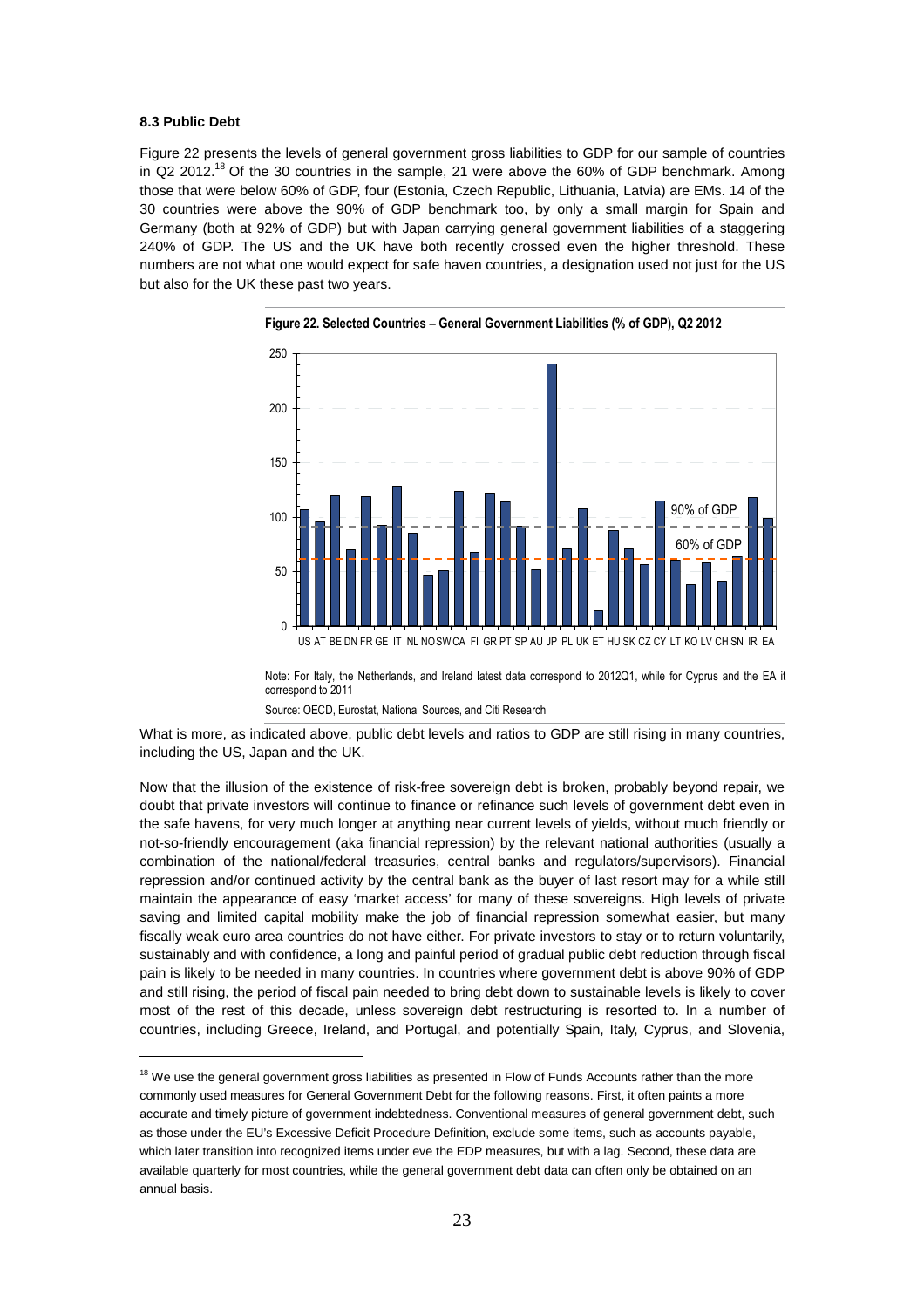sovereign debt restructuring is most likely necessary to restore solvency of the sovereign. In others, a short period of swift and, one hopes, orderly sovereign debt restructuring may be a benign alternative to years of fiscal pain.

# **9. Conclusion: what lies ahead and what is to be done?**

There remains far too much debt in the balance sheets of most advanced economies. Reducing this debt burden to more tolerable levels will take many years unless recourse is had to debt restructuring on a much greater scale than currently contemplated. Higher real growth is neither a policy nor a realistic expectation as a means to deliver painless deleveraging in the excessively indebted advanced economies. As regards the growth of potential output, most of these economies are at or close to the technology frontier and have unfavourable demographics. More open immigration policies could ease the demographic crunch. Even under favourable circumstances, in the absence of excessive leverage, the growth rates of potential output would be modest (see Gordon (2012)). Clearly, many of the most afflicted economies in the EA have deeply distorted and dysfunctional labour markets, closed-shop professions, badly managed and poorly regulated utilities, excessive state ownership of productive resources and a host of other man-made supply-side distortions whose removal could lift potential output significantly. Unfortunately, the reforms are slow in coming and will often require considerable time to be implemented. And even when they have been implemented, the benefit in the form of higher actual output still requires demand to come from somewhere. Animal spirits alone are unlikely to do the job with acceptable speed.

In addition, net deleveraging by sovereigns and banks (in most countries), by households in many countries and by the non-financial corporate sector in some countries, means that these sectors attempt to run financial surpluses without matching increases in planned financial deficits by other sectors, except possibly the central banks. The result is that the paradox of thrift strikes and activity is well below its potential level.

An inflationary solution to the excessive leverage problem is all but impossible in the euro area, highly unlikely in Japan, unlikely in the US and quite unlikely in the UK. The reason for this is the much increased independence of central banks in the advanced economies and their commitment to price stability. Financial repression will play a modest role in the deleveraging process of the DMs. This will occur partly through central bank purchases of sovereign debt in the primary markets (except for the ECB which cannot engage in primary market purchases of sovereign debt because of Article 123 of the Treaty) at yields below those prevailing in the secondary markets.<sup>19</sup> Sovereign and private debtors can also benefit from purchases in the secondary markets that drive down yields there - sovereign bond markets are inefficient and the supply of and demand for sovereign debt influences its yield. Banks and other regulated financial intermediaries will be cajoled by the national authorities to hold more sovereign debt than they would choose to hold voluntarily at yields lower than what they would accept voluntarily, with financial repression sometimes masquerading as prudential probity, as in the case of the LCR and the NSFR. In the absence of at least moderately high inflation (say 5 percent or more per annum), financial repression only has a modest effect on real bond yields, however.

Private and public austerity will continue to be important mechanisms for deleveraging in the years to come. In the euro area, so will mutualisation of sovereign debt and restructuring of sovereign debt and bank debt. Restructuring of household debt (especially mortgage debt) would be desirable in many countries with excessive gross household debt (e.g. the Netherlands, Denmark, Ireland and Spain) but is for political reasons unlikely on a large scale.

Debt restructuring, for sovereigns in the periphery and for banks in both periphery and core is, in our view, inevitable during the next two or three years. This is likely to start with another sovereign debt restructuring for Greece, regardless of whether it exits the euro (as we expect to happen during 2013 or 2014). Portugal, with its inexorably rising sovereign debt burden, poor growth prospects and growing

 $\overline{a}$ 

<sup>&</sup>lt;sup>19</sup> It would of course be possible for the ECB to engage in de-facto primary market purchases of sovereign debt by arranging 'back-to-back' purchases of sovereign debt in the primary markets at below-fair yields by commercial banks that then sell on that sovereign debt 'in the secondary market' to the ECB at the same (favourable to the sovereign) price.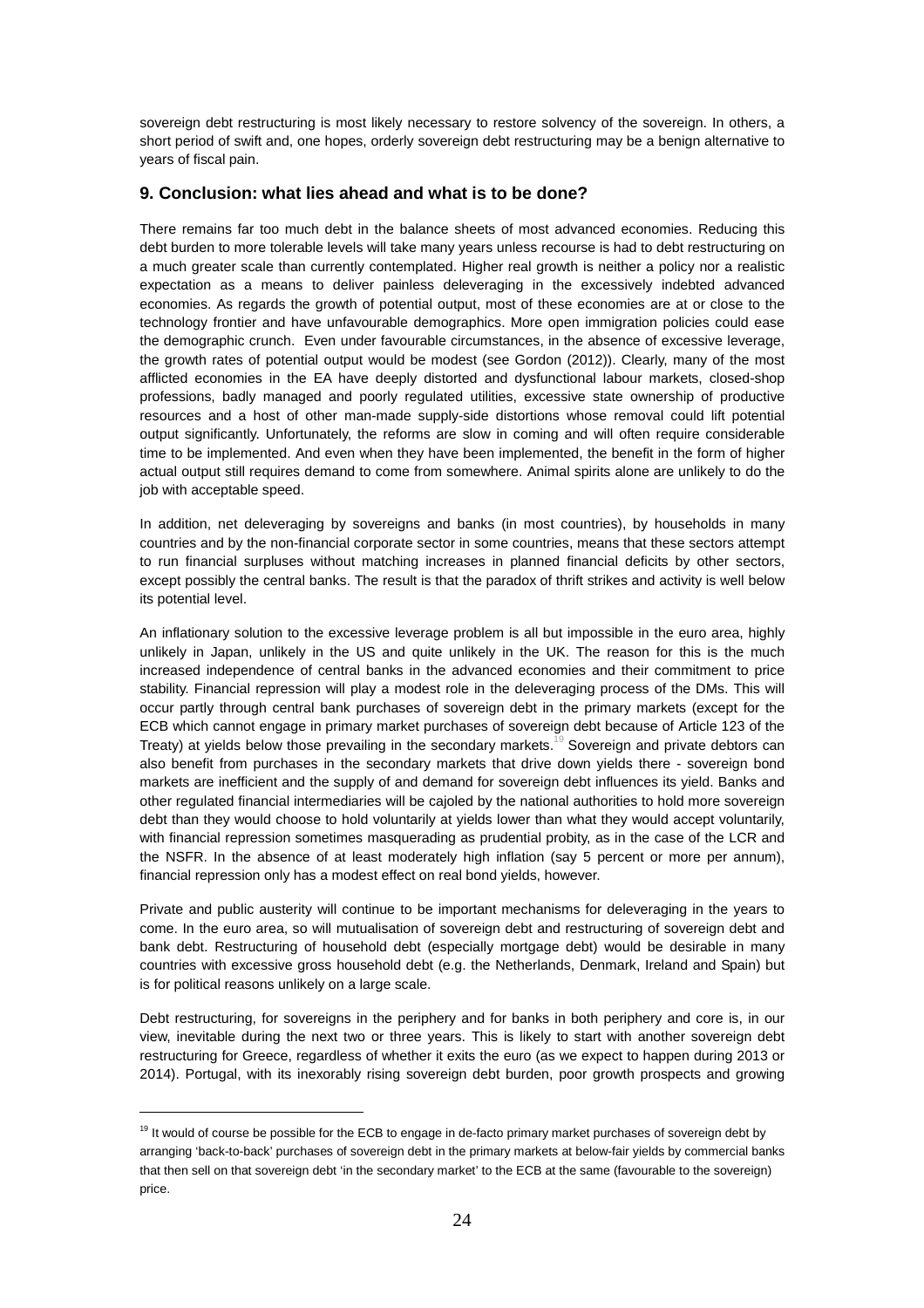austerity fatigue will likely have to restructure its sovereign debt, most likely when its current troika programme terminates, in the second half of 2014. Unless Ireland achieves ample retroactive mutualisation of public debt incurred as a result of its banking sector bail-outs since 2008, it too will have to restructure its sovereign debt.

In Spain, the consolidated sovereign and banking sector (allowing for likely rapidly rising residential mortgage losses and a deep and long recession) is most likely insolvent, in our view, so the operational question is what combination of debt mutualisation through the EA sovereigns or the Eurosystem, bank debt restructuring and sovereign debt restructuring will be used. Cyprus will require bank debt restructuring unless the bad assets of the bank are transferred to the sovereign, in which case Cyprus will require sovereign debt restructuring. Slovenia faces a similar conundrum. Finally Italy, despite its strategic-sovereign-default-inviting combination of a very large public debt and a primary general government surplus (actual and structural), is certainly able to service its sovereign debt in full (following accession to a programme that grants it access to OMT support). One key risk in Italy is that the next elections (no later than April 2013) could produce an anti-euro, nostalgia-for-the-lira, let's-restructuresovereign-debt-held-by-banks-and-foreigners, populist coalition government.

In addition to, and where possible instead of reducing the size of gross liabilities of sovereigns, banks, and in many cases also households and non-financial corporations through haircuts or write-downs, a change in the composition of these liabilities away from debt-type instruments and towards more equitytype instruments is highly desirable. In the case of banks, we would hope that bailing in unsecured creditors would not take the form of haircuts but of a mandatory partial or complete conversion of unsecured debt into equity. For households, the equitisation of existing mortgages, when a nonperforming household has negative equity, plus a much greater future issuance of equity-type mortgage products would make sense.

Islamic or joint-equity-type mortgages have much better risk sharing properties than conventional western repayment or interest-only mortgages, whose inflexible debt contract features are most inappropriate for households – typically entities with very limited financial flexibility whose main asset, their human capital, cannot be sold or used as security. With a stylised Islamic mortgage, the seller of a residential home sells it to the bank. When the bank deals with a would-be buyer, the mortgageequivalent contract consists of two parts. The first is a contract between the bank and the buyer to establish a joint ownership. The buyer commits to buy, typically in a sequence of purchases over time, the share of the bank (which could be 100% initially). At the same time, the bank leases its share to the buyer – effectively a rental contract for the share of the property not (yet) owned by the buyer. As the buyer over time purchases additional fractions of the bank's equity, the stream of rental payments from the buyer to the bank diminishes. If the household cannot make these rental or lease payments, it can be evicted, like any tenant who does not pay the rent.

Finally, sovereigns should not only incur fewer liabilities, their liabilities should be more equity-like. Real GDP growth warrants or a long-term floating rate instrument where the 'interest rate' is some constant plus the growth rate of nominal GDP, are examples. When the government's ability to service its debt is lower, its debt service is likely to be lower also. There are practical problems: inflation and real GDP data can be manipulated by unscrupulous governments. One would hope that an agency like Eurostat in the EU would be able to prevent the opportunistic deliberate manipulation of macroeconomic price and quantity data in the future.

The sequence of crises the advanced economies have inflicted on themselves and on the rest of the world since 2007 is by no means over. Entire new chapters remain to be written. Mr. Micawber's recipe for happiness deserves to be on the wall in every financial kitchen.<sup>20</sup>

 $\overline{a}$ 

 $20$  Mr Micawber's principle states: "Annual income twenty pounds, annual expenditure nineteen pounds nineteen and six, result happiness. Annual income twenty pounds, annual expenditure twenty pounds ought and six, result misery." From Charles Dickens's novel, David Copperfield, 1850.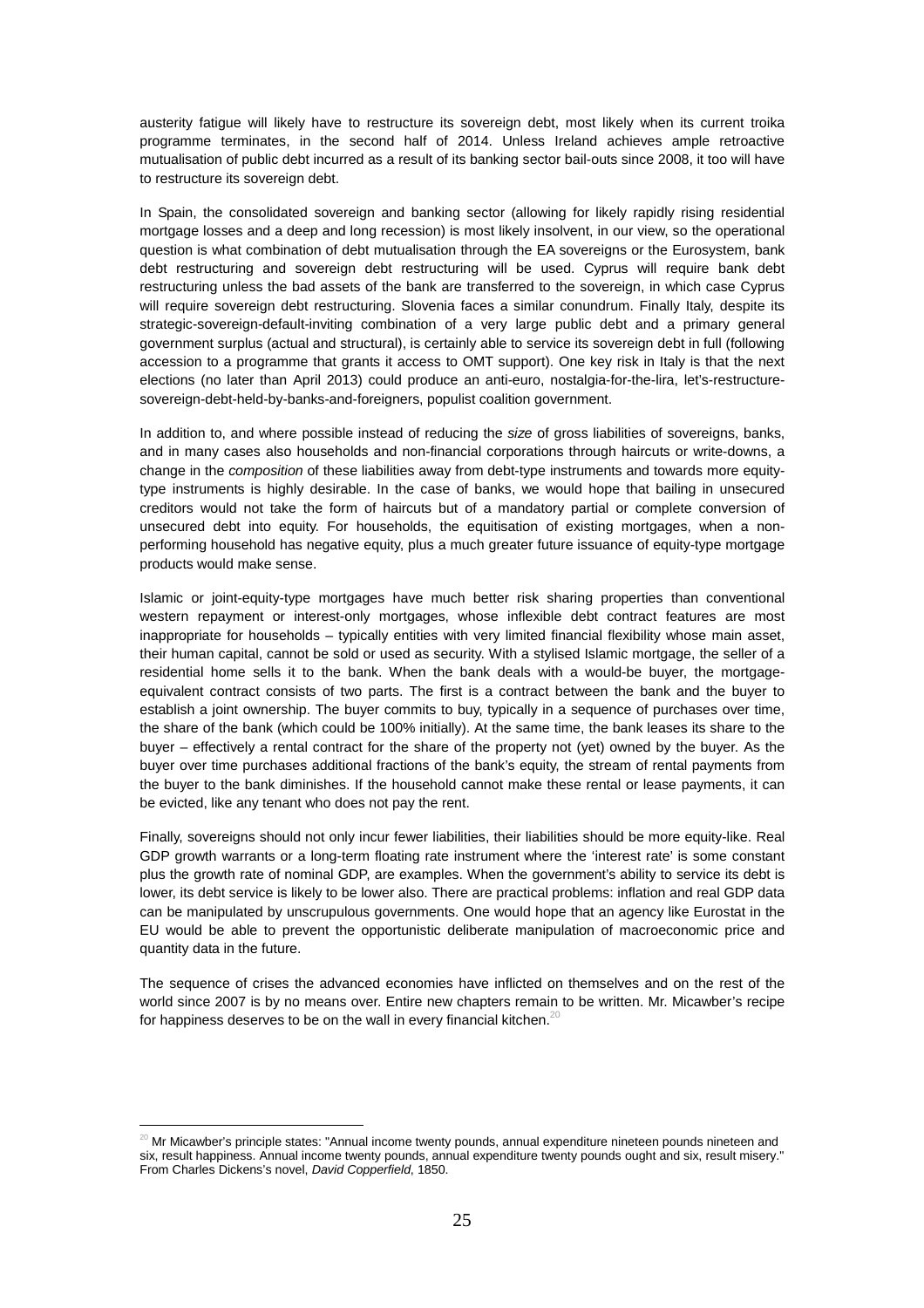# **References**

Alesina, A. and S. Ardagna (2010) "Large changes in fiscal policy taxes versus spending" in J.R. Brown (ed.), Tax policy and the economy, NBER and University of Chicago Press.

Arrow, Kenneth (1953), "The Role of Securities in the Optimal Allocation of Risk-Bearing", Econometrie -(in 1963, RES).

Arrow, Kenneth and Gerard Debreu (1954), "Existence of an Equilibrium for a Competitive Economy", Econometrica.

Ayub, Muhammad (2007), Understanding Islamic Finance, Wiley Finance, Jhn Wiley and Sons, Ltd,

Bernanke, Ben S.(2004). "The Great Moderation". Remarks made at the meetings of the Eastern Economic Association, Washington, DC February 20, 2004, http://www.federalreserve.gov/BOARDDOCS/SPEECHES/2004/20040220/default.htm

Bhutta (2012), "Mortgage debt and household deleveraging: accounting for the decline in mortgage debt using consumer credit record data", Federal Reserve Board Finance and Economics Discussion Series, 2012–14, http://www.federalreserve.gov/pubs/feds/2012/201214/201214pap.pdf

Buiter, Willem H., Giancarlo Corsetti and Nouriel Roubini (1992), "Excessive deficits: sense and nonsense in the Treaty of Maastricht", Economic Policy, 1993(1), Reprinted in The Political Economy of Monetary Union, Edited by Paul de Grauwe, pp. 297-331, Edward Elgar Publishing Ltd, Cheltenham, 2001

Buiter, Willem H. (2012), "The Role of Central Banks in Financial Stability: How Has it Changed?", paper presented at the Fourteenth International Banking Conference organised by the Federal Reserve Bank of Chicago and the European Central Bank in Chicago, Ill., on November 10-11, 2011, CEPR Discussion Paper No. 8780, January.

Buiter, Willem H. and Ebrahim Rahbari (2012), "Looking into the deep pockets of the ECB", Citi Economics, Global Economics View, 27 February 2012.

Buiter, Willem H. and Anne C. Sibert (2006), "How the Eurosystem's open-market operations weaken financial market discipline (and what to do about it)," in Fiscal Policy and the Road to the Euro, National Bank of Poland, Warsaw, Oct. 2006, pp. 29-58.

Cecchetti Stephen G, M S Mohanty and Fabrizio Zampolli (2011), "The real effects of debt", September 2011, http://www.bis.org/publ/othp16.pdf

Cottarelli, Carlo and Laura Jaramillo (2012), "Walking Hand in Hand: Fiscal Policy and Growth in Advanced Economies", IMF Working Paper, WP/12/137, May.

Dynan, K (2012), "Is a household debt overhang holding back consumption?", Brookings Institution, http://www.brookings.edu/~/media/Files/Programs/ES/BPEA/2012\_spring\_bpea\_papers/2012\_spring\_B PEA\_dynan.pdf

Galbraith, John Kenneth (1954), The Great Crash, 1929, Houghton Mifflin Harcourt.

Gambacorta, Leonardo, Boris Hofmann and Gert Peersman (2012), "The Effectiveness of Unconventional Monetary Policy at the Zero Lower Bound: A Cross-Country Analysis", BIS Working Papers, No 384, August.

Garber, Peter (2000), Famous First Bubbles: The Fundamentals of Early Manias, MIT Press.

Gerhardt, Maria (2009), Consumer Bankruptcy Regimes and Credit Default in the US and Europe: A comparative study", CEPS Working Document No. 318/July 2009, http://aei.pitt.edu/11336/1/1887.pdf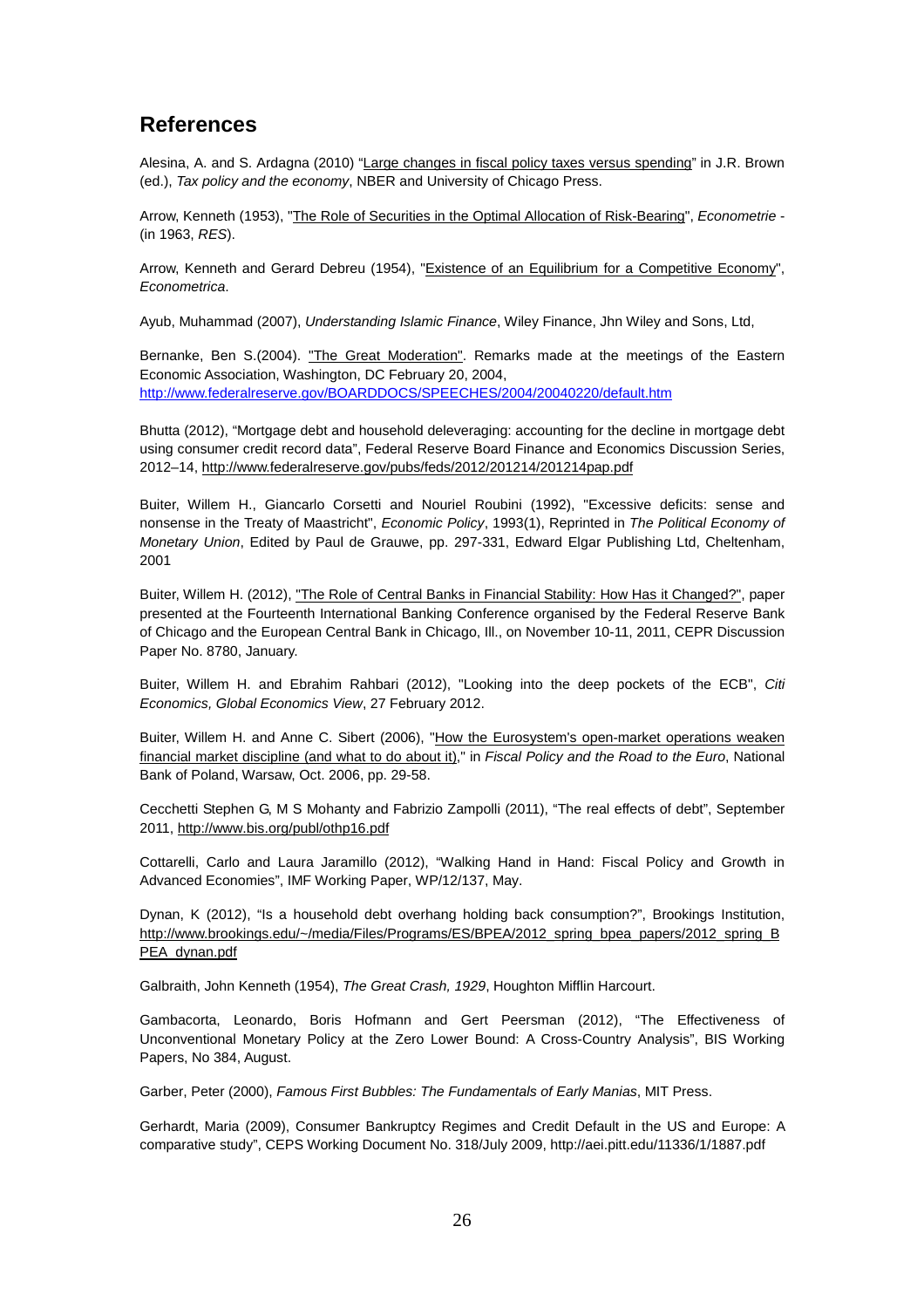Giavazzi F., and M. Pagano (1996), Non-Keynesian Effects of Fiscal Policy Changes: International Evidence and the Swedish Experience, Swedish Economic Policy Review, vol. 3, n.1, Spring, 67-112.

Gordon, Robert J. (2012), "Is U.S. Economic Growth Over? Faltering Innovation Confronts the Six Headwinds", NBER Working Paper 18315, August. http://www.nber.org/papers/w18315.

IMF (2009), "What's the Damage? Medium-Term Output Dynamics after Financial Crises", IMF World Economic Outlook, September 2009.

IMF (2012), "Dealing with Household Debt", Chapter 3, World Economic Outlook, Spring 2012, http://www.imf.org/external/pubs/ft/weo/2012/01/pdf/c3.pdf

Kindleberger, Charles (2000), Manias, Panics and Crashes,  $4<sup>th</sup>$  edition, Wiley.

Kingsley, G. Thomas, Robin Smith and David Price (2009), "The Impacts of Foreclosures on Families and Communities", The Urban Institute, May, http://www.urban.org/UploadedPDF/411909\_impact\_of\_forclosures.pdf

Mack Adrienne and Martinez-Garcia Enrique (2011), "A Cross-Country Quarterly Database of Real House Prices: A Methodological Note", Federal Reserve Bank of Dallas, Globalization and Monetary Policy Institute, Working Paper No. 99

Modigliani, Franco and Merton Miller (1958). "The Cost of Capital, Corporation Finance and the Theory of Investment". American Economic Review **48** (3): 261–297.

Modigliani, Franco and Merton Miller (1963). "Corporate income taxes and the cost of capital: a correction". American Economic Review **53** (3): 433–443.

Reinhart, Carmen M. and M. Belen Sbrancia (2011), "The Liquidation of Government Debt," NBER Working Papers 16893, National Bureau of Economic Research

Reinhart, Carmen M. and Kenneth S. Rogoff (2009), This Time is Different: Eight Centuries of Financial Folly, Princeton University Press

Shleifer, Andrei and Robert Vishny (1997), "The Limits of Arbitrage", Journal of Finance, Vol. 52, No. 1., March, pp. 35-55

Shiller, Robert (2000), Irrational Exuberance, Princeton University Press.

Sheets, Nathan (2012), "Fiscal Deleveraging, Financial Repression, and Central Bank Independence— Lessons from the U.S. Experience after World War II", Citi Economics, Empirical and Thematic Perspectives, 14 May 2012.

Sheets, Nathan (2011), "U.S. Household Saving and Deleveraging – What's Next?", Citi Economics, Empirical and Thematic Perspectives, 20 December 2012.

Sherman, Matthew (2009), "A Short History of Financial Deregulation in the United States", Center for Economic and Policy Research, http://www.openthegovernment.org/sites/default/files/otg/deregtimeline-2009-07.pdf

Stock, James H. and Watson, Mark W., "Has the Business Cycle Changed and Why?", NBER Macroeconomics Annual 2002, Volume 17 (2003), MIT Press

Townsend, R.M., 1979. Optimal contracts and competitive markets with costly state verification. Journal of Economic Theory 22, 265–293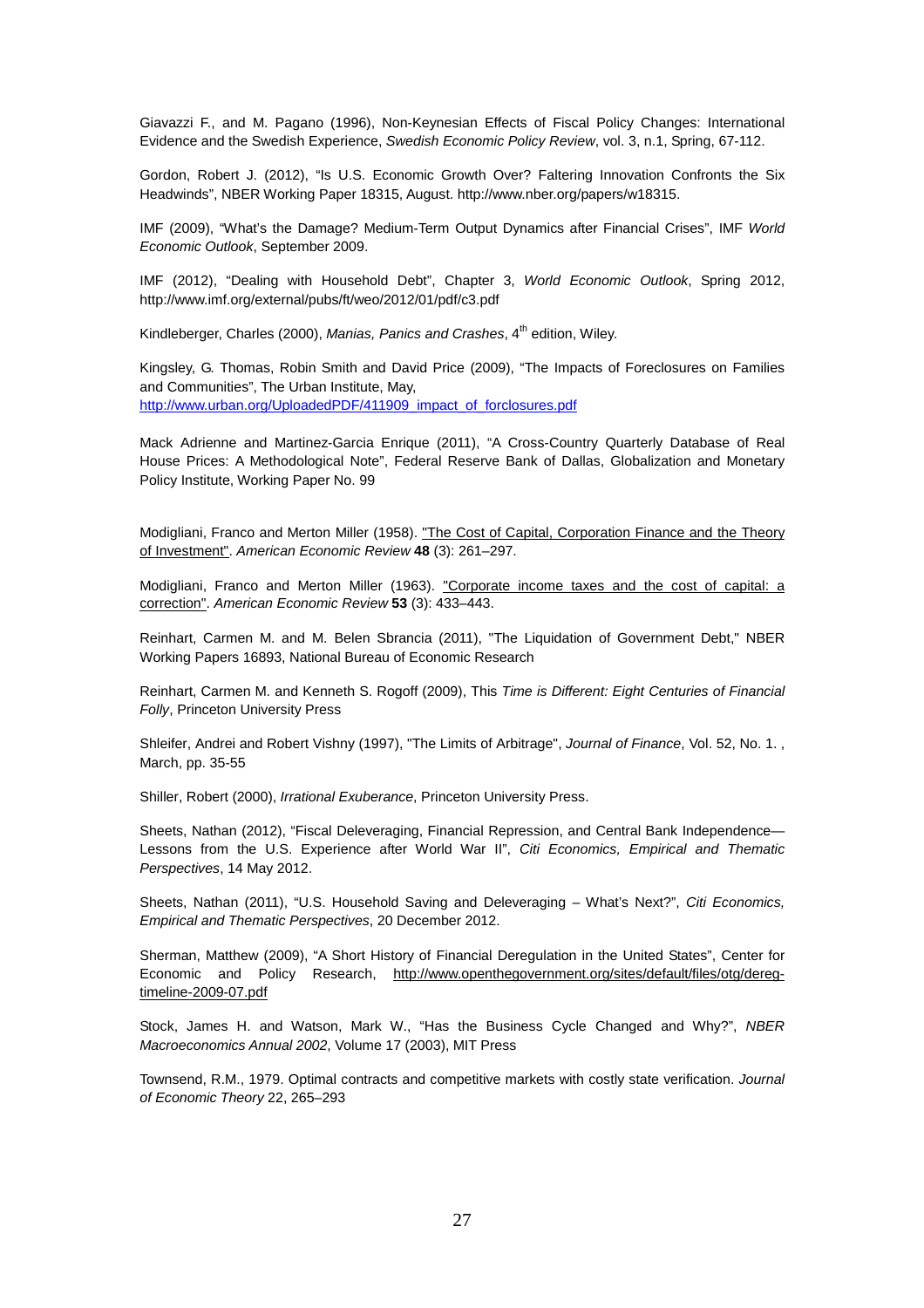# **Appendix**

| <b>Figure 23. Country Labels</b> |                           |  |  |  |  |  |  |
|----------------------------------|---------------------------|--|--|--|--|--|--|
| Country<br>Australia             | <b>Abbreviation</b><br>AU |  |  |  |  |  |  |
| Austria                          | AT                        |  |  |  |  |  |  |
| Belgium                          | BE                        |  |  |  |  |  |  |
| Canada                           | CA                        |  |  |  |  |  |  |
| Cyprus                           | CY                        |  |  |  |  |  |  |
| <b>Czech Republic</b>            | CZ                        |  |  |  |  |  |  |
| Denmark                          | DN                        |  |  |  |  |  |  |
| Estonia                          | ET                        |  |  |  |  |  |  |
| Finland                          | FI                        |  |  |  |  |  |  |
| France                           | FR                        |  |  |  |  |  |  |
| Germany                          | GE                        |  |  |  |  |  |  |
| Greece                           | GR                        |  |  |  |  |  |  |
| Hungary                          | HU                        |  |  |  |  |  |  |
| Ireland                          | IR                        |  |  |  |  |  |  |
| Italy                            | IT                        |  |  |  |  |  |  |
| Japan                            | JP                        |  |  |  |  |  |  |
| Korea                            | KO                        |  |  |  |  |  |  |
| Latvia                           | LV                        |  |  |  |  |  |  |
| Lithuania                        | LT                        |  |  |  |  |  |  |
| Netherlands                      | NL                        |  |  |  |  |  |  |
| Norway                           | NO                        |  |  |  |  |  |  |
| Poland                           | PL                        |  |  |  |  |  |  |
| Portugal                         | PT                        |  |  |  |  |  |  |
| Slovakia                         | SK                        |  |  |  |  |  |  |
| Slovenia                         | SN                        |  |  |  |  |  |  |
| Spain                            | SP                        |  |  |  |  |  |  |
| Sweden                           | SW                        |  |  |  |  |  |  |
| Switzerland                      | CН                        |  |  |  |  |  |  |
| UK                               | UK                        |  |  |  |  |  |  |
| US                               | US                        |  |  |  |  |  |  |
| Euro Area                        | EA                        |  |  |  |  |  |  |
| Source: Citi Research            |                           |  |  |  |  |  |  |

# **Nonfinancial Sector Debt**

1) Financial Accounts by Sector:

 $\overline{a}$ 

The time series constructed are taken either from national balance sheet statistics (flow of funds) from the OECD or national sources (usually national central banks) at an annual and quarterly frequency. The 30 countries included in the sample are: Australia, Austria, Belgium, Canada, Cyprus, Czech Republic, Denmark, Estonia, Finland, France, Germany, Greece, Hungary, Ireland, Italy, Japan, South Korea, Latvia, Lithuania, the Netherlands, Norway, Poland, Portugal, Slovakia, Slovenia, Spain, Sweden, Switzerland, the UK and the US. These countries accounted for 62.3% of world GDP at market exchange rates in 2011.

On average annual data start around 1995, but the data go back to 1950 (US), 1980 (Spain, Canada, Korea, Japan) and 1990 (Germany, Netherlands, Hungary) for some countries, and generally end in 2011. Annual data going back to 1980 were extended/backdated $^{21}$  using data from Cecchetti, Mohanty, and Zampolli (2011) for Austria (for which data from the original source start in 1995), Belgium (1994), France (1994), Germany (1992), Italy (1995), the Netherlands (19990), Sweden (1995), Finland (1995), Greece (1995), Portugal (1995), Australia (1990), and the UK (1987).

Quarterly data start as early as 1952 (US), 1964 (Japan), 1975 (Korea), 1980 (Spain), 1987 (UK), 1990 (Canada), 1991 (Germany), and 1993 (Belgium). For all other countries, quarterly data start after 1995.

 $21$  By extrapolating the time series, for which the level of the new series and growth rates of the reference series are reflected in the final time series.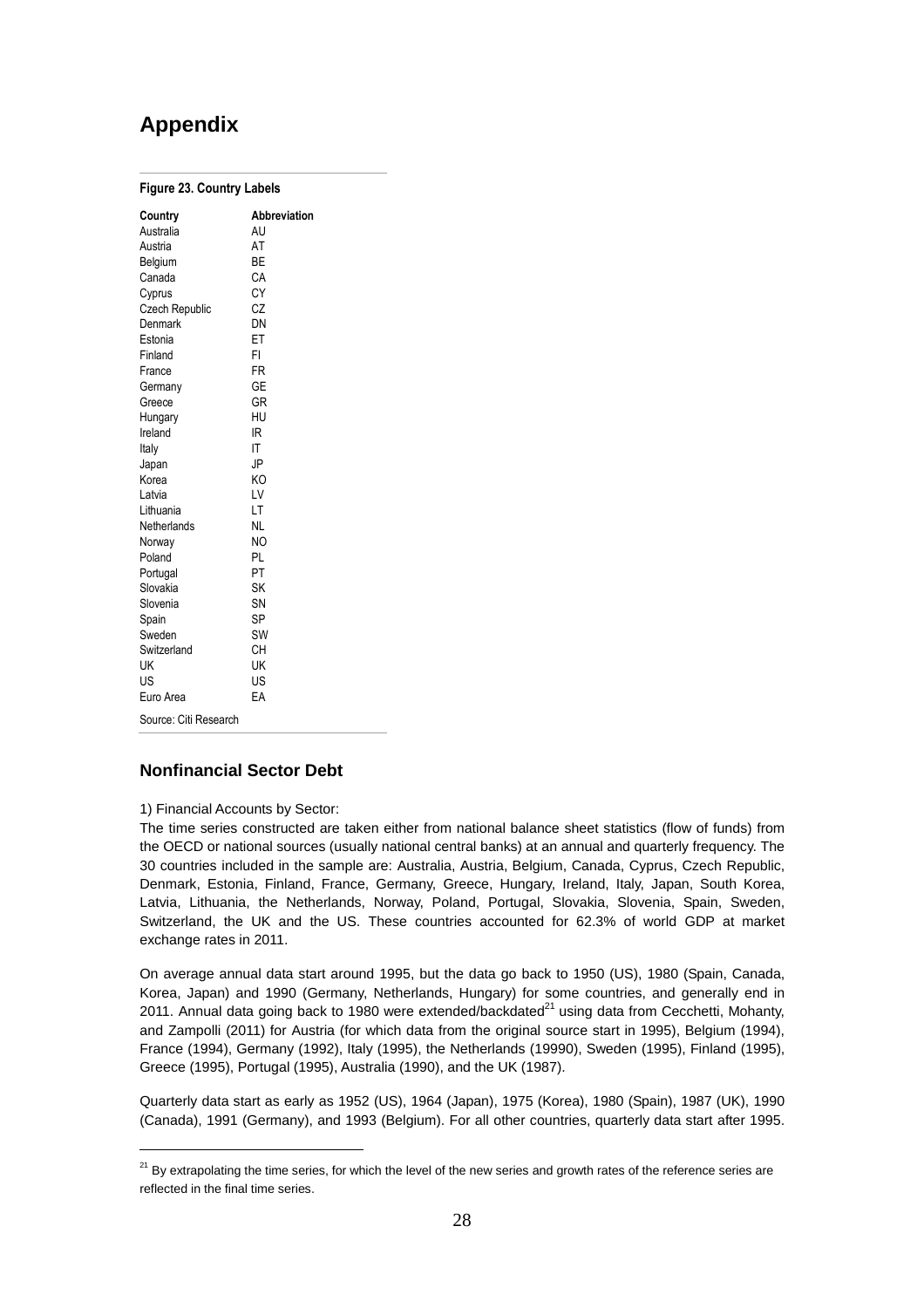The quarterly data generally end in 2012:Q2. Data for Cyprus and Switzerland are not available quarterly and these countries are therefore not included in any analysis that relies on quarterly data. For Ireland the data start in 2001, for Switzerland in 1999, for Slovenia in 2001, and for Latvia in 1998, hence these countries are not included in the comparisons of debt levels between 1995 and today.

The sectors covered are (i) households and non-profit institutions serving households, (ii) nonfinancial corporations, and (iii) general government. Following Cecchetti et. al (2011), debt is defined as the following: gross liabilities for households and general government, and total liabilities less shares and other equities for nonfinancial corporations. For US nonfinancial corporations, "credit market instruments" is used as a measure of gross debt. $^{22}$ 

OECD countries missing in the general analysis include: Chile (data start in 2005), Iceland (no data for the household sector available), Israel (data only for 2010), Luxembourg (data start in 2006), Mexico (data from 1997), New Zeeland (no data for the household and non-financial sector), and Turkey (no data for the household and non-financial sector).

For household disposable income (net), we use OECD and Eurostat data that define it as the sum of household final consumption expenditure and saving (minus the change in net equity of households in pension funds). These values are equivalent to the sum of wages and salaries, mixed income, net property income, net current transfers and social benefits other than social transfers in kind, less taxes on income and wealth and social security contributions paid by employees, the self-employed and the unemployed. Due to data availability, values for the UK, Portugal and Spain are taken from respective national sources. For the UK and Portugal, values are for gross disposable income, which do not discount the change in net equity of households in pension funds

#### 2) Other data used in the analysis

Domestic credit to the private sector (IMF): total domestic credit provided by domestic banks to resident private sectors of the economy (e.g. other financial corporations -insurance companies, pension funds, and the like-, nonfinancial corporations, and households). Domestic banks include all deposit-issuing financial institutions operating within the country. They include domestic banks and domestic branches of foreign banks.

# **Deleveraging Episodes**

# **Identification**

 $\overline{a}$ 

Based on our data for NFS gross debt across 86 countries for the period 1960-2006 (constructed as the sum of private sector credit and public sector debt, both provided by the IMF), we identify deleveraging episodes, following Mckinsey (2010), episodes where either the ratio of total debt to GDP declined for at least three consecutive years and fell by 10ppts of GDP or more OR an episode in which the total stock of nominal debt declined by 10ppts or more.

These exercise provided 31 deleveraging episodes, of which 18 were preceded by a financial crisis.<sup>23</sup>

 $22$  Credit market instruments include the following financial liabilities for nonfinancial corporations: i) commercial papers, ii) municipal securities, iii) corporate bonds, iv) total loans and v) mortgages.

 $23$  Financial crisis list episodes are from Laeven and Valencia (2008).